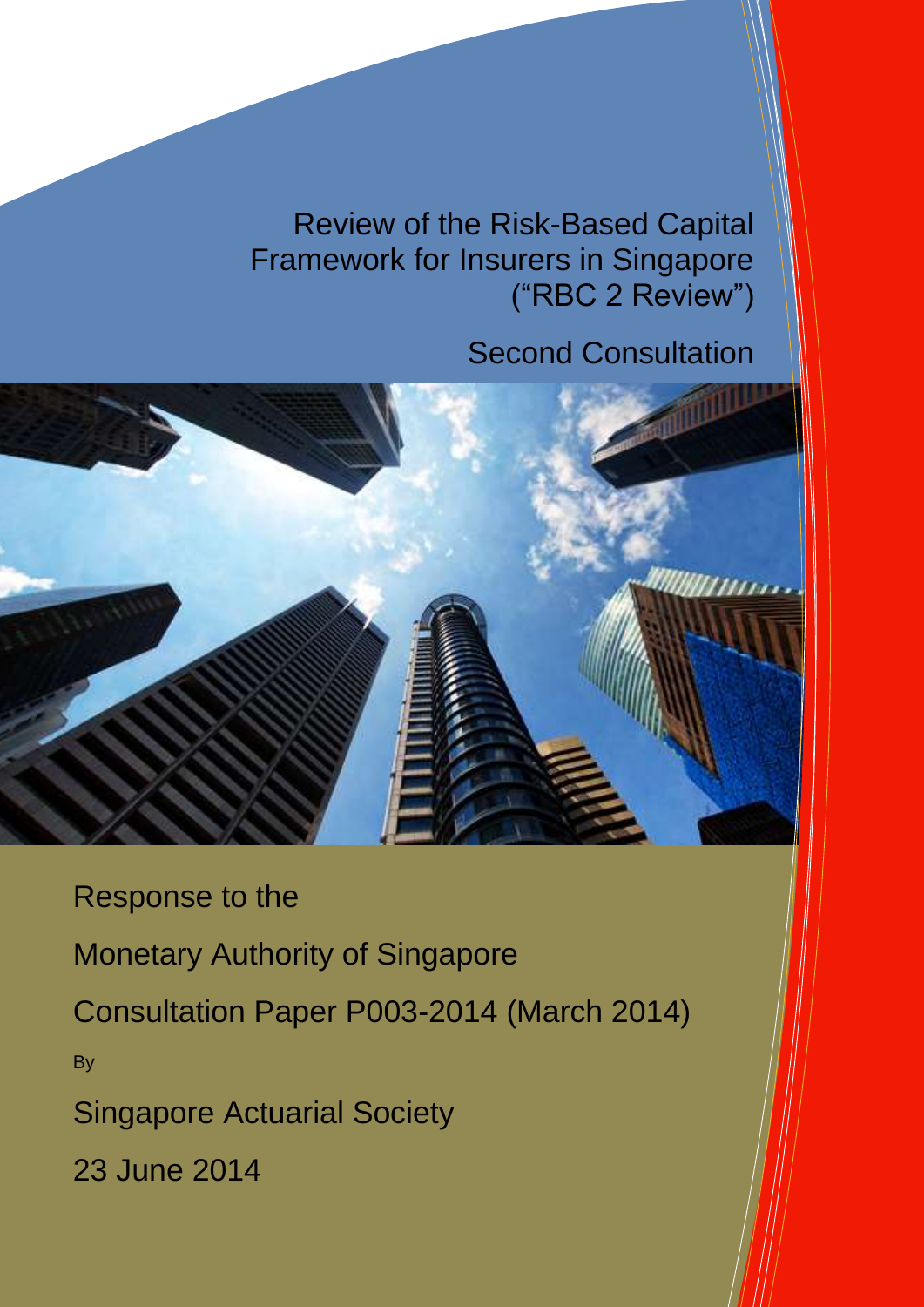

# SINGAPORE ACTUARIAL SOCIETY

Correspondence Address: ROBINSON ROAD POST OFFICE PO BOX 376 SINGAPORE 900726

xx June 2014

Ms. Loo Siew Yee Head, Insurance Department Monetary Authority of Singapore 10 Shenton Way MAS Building Singapore 079117

Dear Ms. Loo

#### **Re: Consultation Paper P003-2014 Review of the Risk-Based Capital Framework for Insurers in Singapore ("RBC 2 Review") – Second Consultation**

The Singapore Actuarial Society ("the Society") is pleased to present the response to the Proposals and Consultation Questions put forward in the above Consultation Paper on the RBC 2 Review undertaken by MAS. The Society strives to promote actuarial best practices in the insurance industry and the responses represent the views of members who will be heavily involved in implementing changes to the RBC framework for insurers.

This document is the culmination of contributions by our Life Insurance, General Insurance, Health Insurance and Enterprise Risk Management Committees to draft the preliminary response. This document was subsequently circulated to our general membership. Members contributed their views on the draft response, via e-mail followed by an open forum held on 27 June 2014, which was attended by [TBC] members.

Our final response takes into account all the views expressed. While this response represents the majority view of members of the Society, they may not represent the views of every individual member. They also represent the views of the profession and not those of the employers of, or other parties receiving advice from, our members.

The Society will be publishing the response on the Society website and it will be available to the public.

If you have any questions or wish to speak, please contact **[president@actuaries.org.sg](mailto:president@actuaries.org.sg)** or **[secretary@actuaries.org.sg](mailto:Jhoffman@MunichRe.com)**.

Yours sincerely,

Choo Oi San Raymond Cheung<br>
President 2014/2015 Chair. RBC 2 Task

Chair, RBC 2 Taskforce & Hon. Secretary 2014/2015 Singapore Actuarial Society **Singapore Actuarial Society**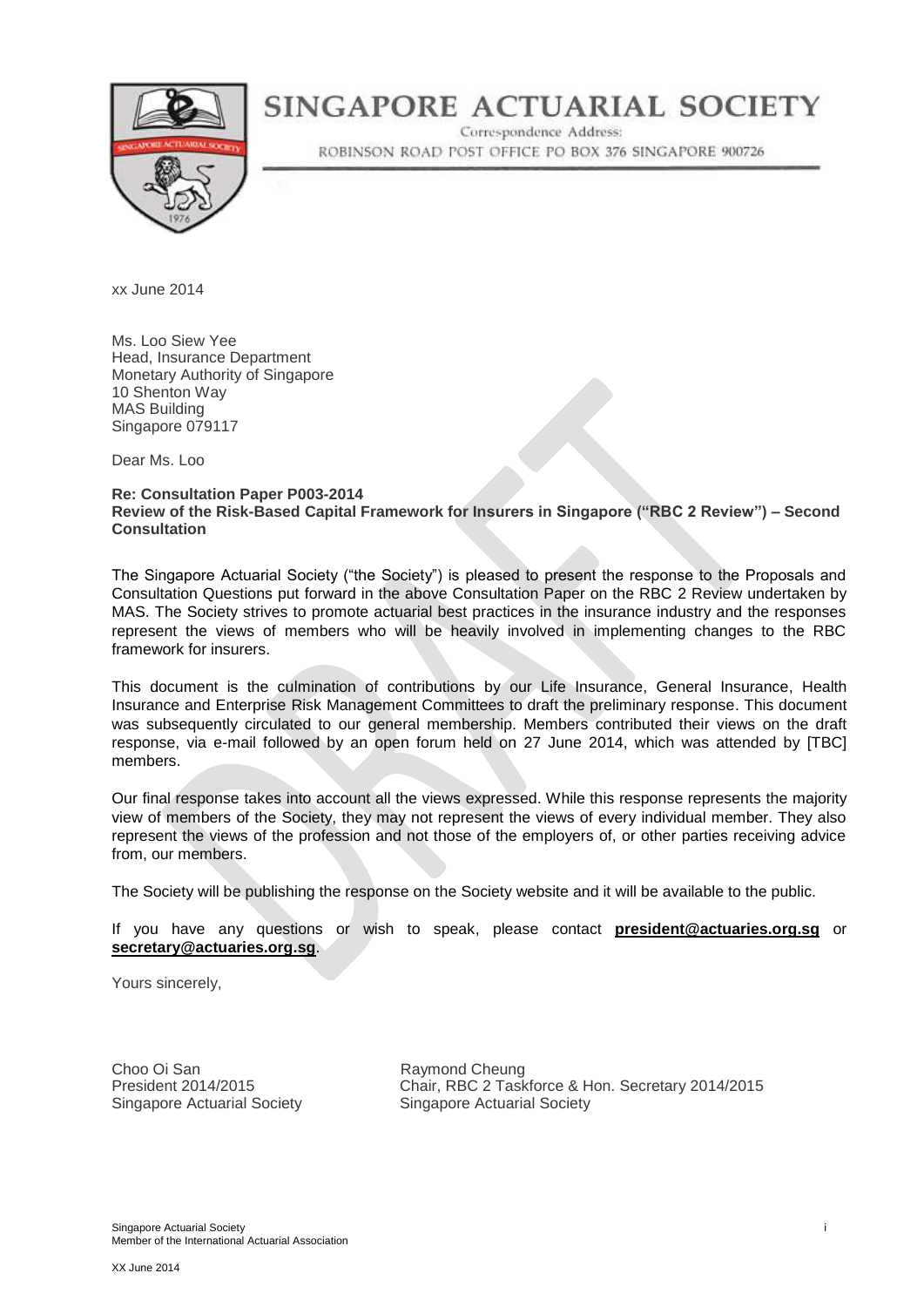

# **About the Singapore Actuarial Society**

The Singapore Actuarial Society was formed in 1976. At that time, the profession was little known in Singapore and there were only a handful of qualified actuaries. The adoption of the new Constitution in July 1996 and the Code of Professional Conduct in November 1997 was the fruition of efforts made in the previous two decades to promote the study of actuarial science and professional standards.

The Society is the recognised representative body of the actuarial profession in Singapore, having the final authority in the setting of professional standards. The objectives of the Society are:

- to uphold the highest professional standards among members;
- to serve the public's interest in matters we are uniquely qualified to respond on;
- to promote the study, discussion, publication and research into the application of economic, financial and statistical principles to practical problems, the actuarial, economic and allied aspects of life assurance, non-life insurance, employee retirement benefits, finance and investment with particular reference to Singapore and the ASEAN region;
- to assist students in the course of their actuarial studies;
- to further the professional development of actuaries; and
- to foster and encourage social relationship among the members.

Our office is located at 81 Clemenceau Avenue, #04-15/16 UE Square, Singapore 239917. Please visit our website [www.actuaries.org.sg](http://www.actuaries.org.sg/) for more information.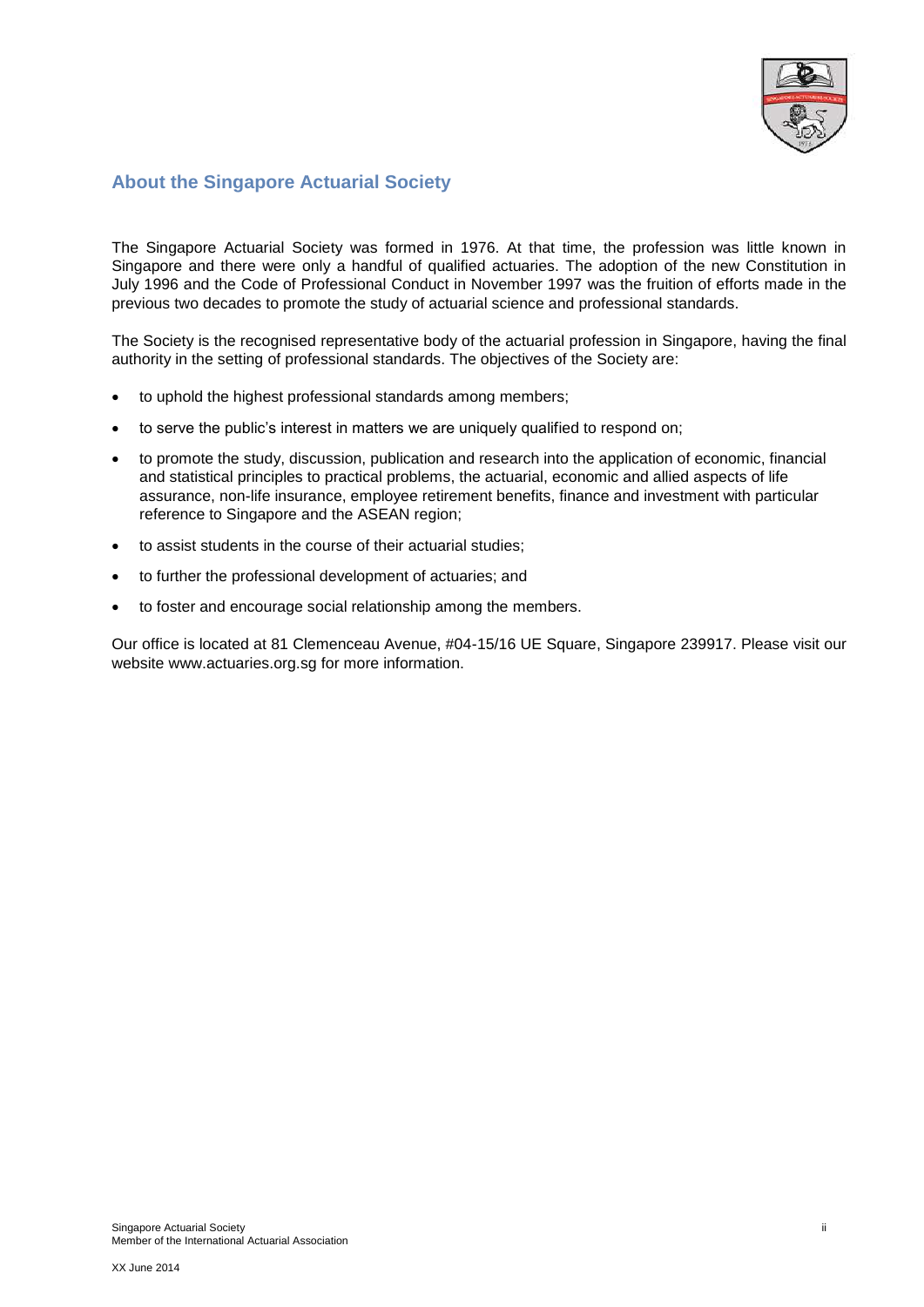

# **Consultation Response<br>Review of the Risk-Based Capital Framework for Insurers in** Singapore (RBC 2 Review) - Second Consultation

# **Table of Contents**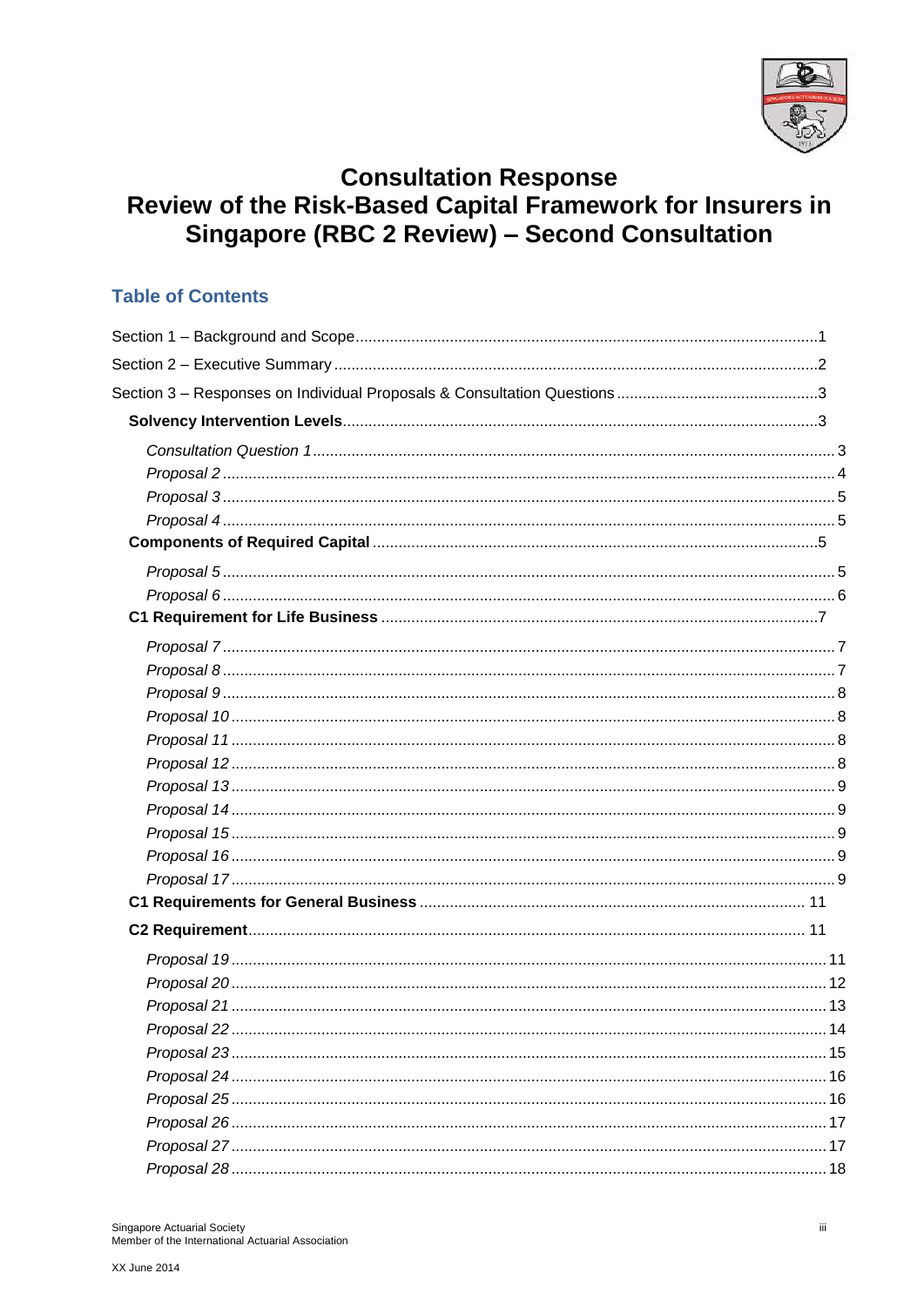

| Treatment of Aggregate of Allowances for Provision for Non Guaranteed Benefits 25       |  |
|-----------------------------------------------------------------------------------------|--|
|                                                                                         |  |
|                                                                                         |  |
|                                                                                         |  |
|                                                                                         |  |
|                                                                                         |  |
|                                                                                         |  |
|                                                                                         |  |
|                                                                                         |  |
|                                                                                         |  |
|                                                                                         |  |
|                                                                                         |  |
|                                                                                         |  |
|                                                                                         |  |
|                                                                                         |  |
|                                                                                         |  |
|                                                                                         |  |
|                                                                                         |  |
|                                                                                         |  |
|                                                                                         |  |
|                                                                                         |  |
|                                                                                         |  |
|                                                                                         |  |
|                                                                                         |  |
|                                                                                         |  |
|                                                                                         |  |
|                                                                                         |  |
|                                                                                         |  |
|                                                                                         |  |
| Appendix 1 - Singapore Actuarial Society RBC 2 Special Taskforce Terms of Reference  32 |  |
|                                                                                         |  |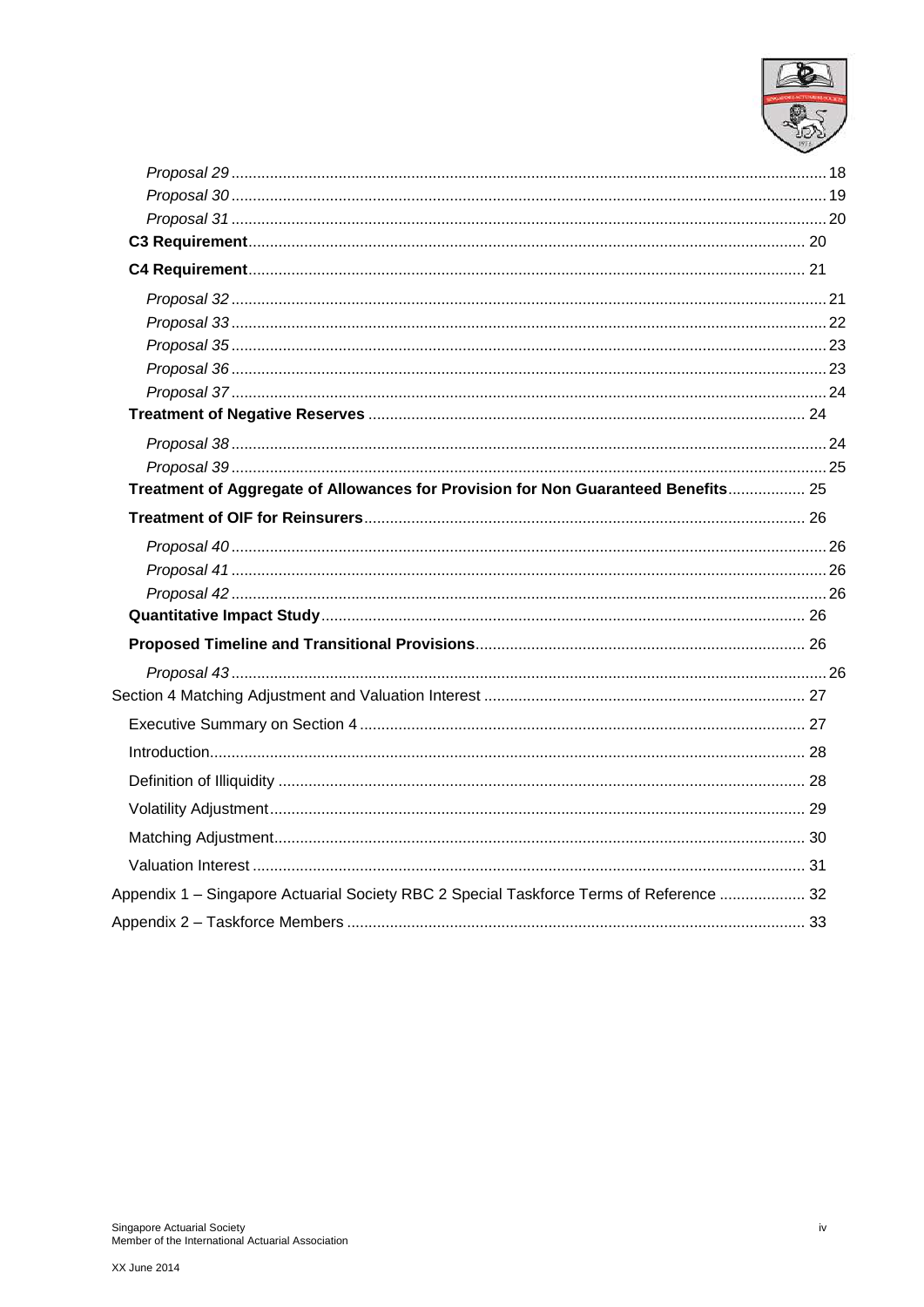

# <span id="page-5-0"></span>**Section 1 – Background and Scope**

- 1.1 The Monetary Authority of Singapore ("MAS") issued the Second Consultation Paper on 26 March 2014 entitled Review on the Risk-Based Capital Framework for Insurers in Singapore – Second Consultation ("RBC 2 Review" or "the Consultation Paper").
- 1.2 An RBC 2 Special Taskforce ("the Taskforce") was set up<sup>1</sup> at the request of the Council of the Singapore Actuarial Society ("the Society") to present comments and recommendations to MAS on the RBC 2 Review Consultation Paper.
- 1.3 The recommendations for responses to the Consultation Paper proposed by the Taskforce were presented to the Society's general membership for comment and subsequently posted on the Society's website.
- 1.4 The final responses from the Society, taking into account members' comments on the recommendations of the Taskforce, were reviewed and approved by the Council of the Society.
- 1.5 The comments and recommendations in the Society's responses are:
	- based on actuarially sound principles rather than subjective bases or opinions;
	- the independent views of the Society, based on feedback from those individual members of the Society who responded to the RBC 2 Review, and do not represent the views of any company, firm or any other association with which any of our members may be engaged in or with;
	- consistent and coherent views across different core practices (e.g., life insurance, general insurance, health insurance and enterprise risk management ("ERM")); and
	- solely directed to the RBC 2 Review and may not necessarily be applicable to other solvency regimes in jurisdictions outside Singapore.
- 1.6 This document incorporates the responses from the members of the Society and consists of an Executive Summary in Section 2, which is followed by more in-depth comments and recommendations on the individual Proposals and Consultation Questions, raised in the Consultation Paper, in Section 3 of this report.
- 1.7 The terms of reference for the Taskforce can be found in Appendix 1 and the list of taskforce members can be found in Appendix 2.

 $\overline{a}$ 

<sup>1&</sup>lt;br>A similar Taskforce was set up in June 2012 to respond to the first RBC 2 Consultation Paper issued by MAS on 22 June 2012. The Taskforce has provided a report on the consolidated comments of the RBC 2 Review in August 2012. The report can be found in the following link: http://actuaries.org.sg/?q=node/4361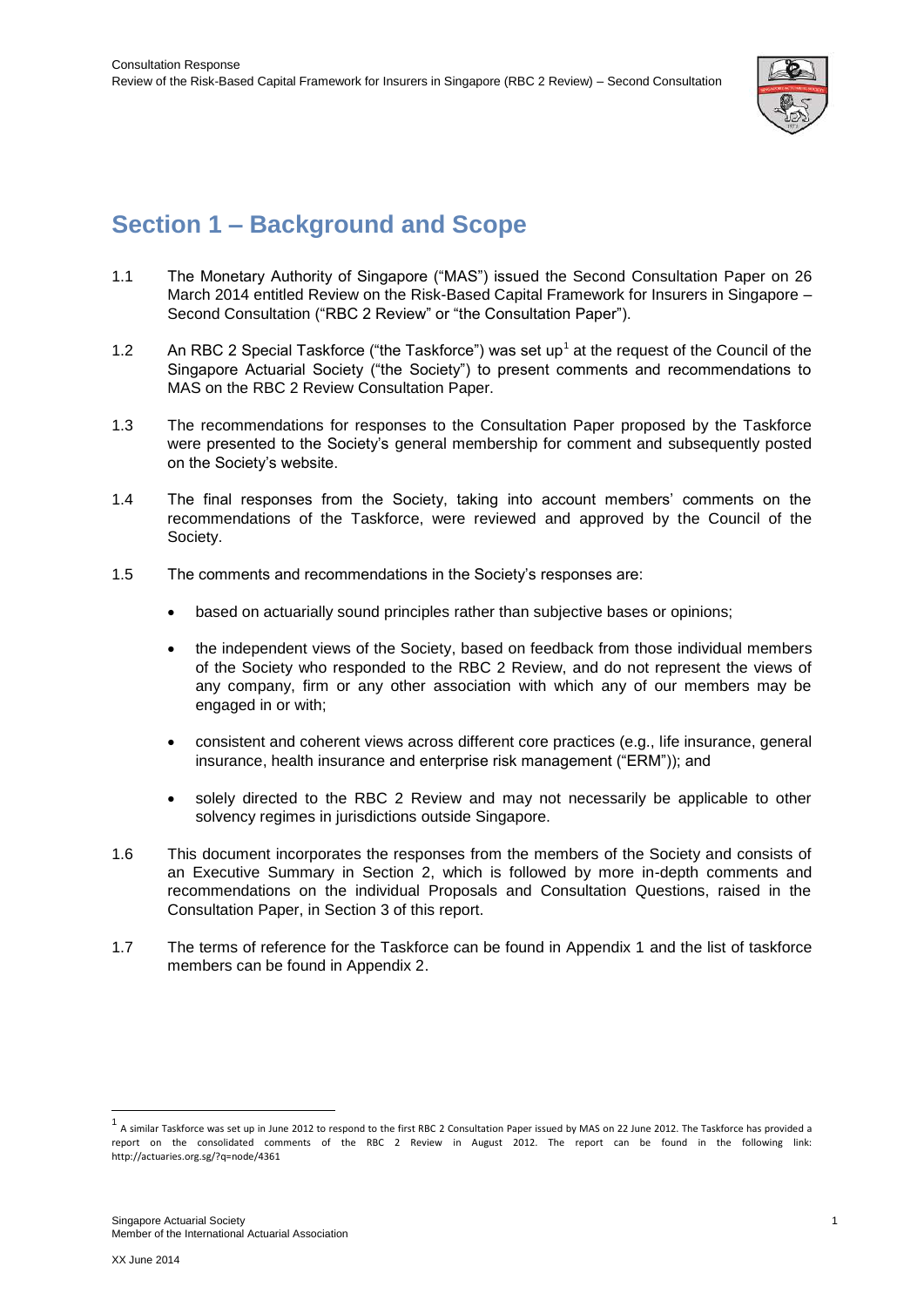

# <span id="page-6-0"></span>**Section 2 – Executive Summary**

[To be completed]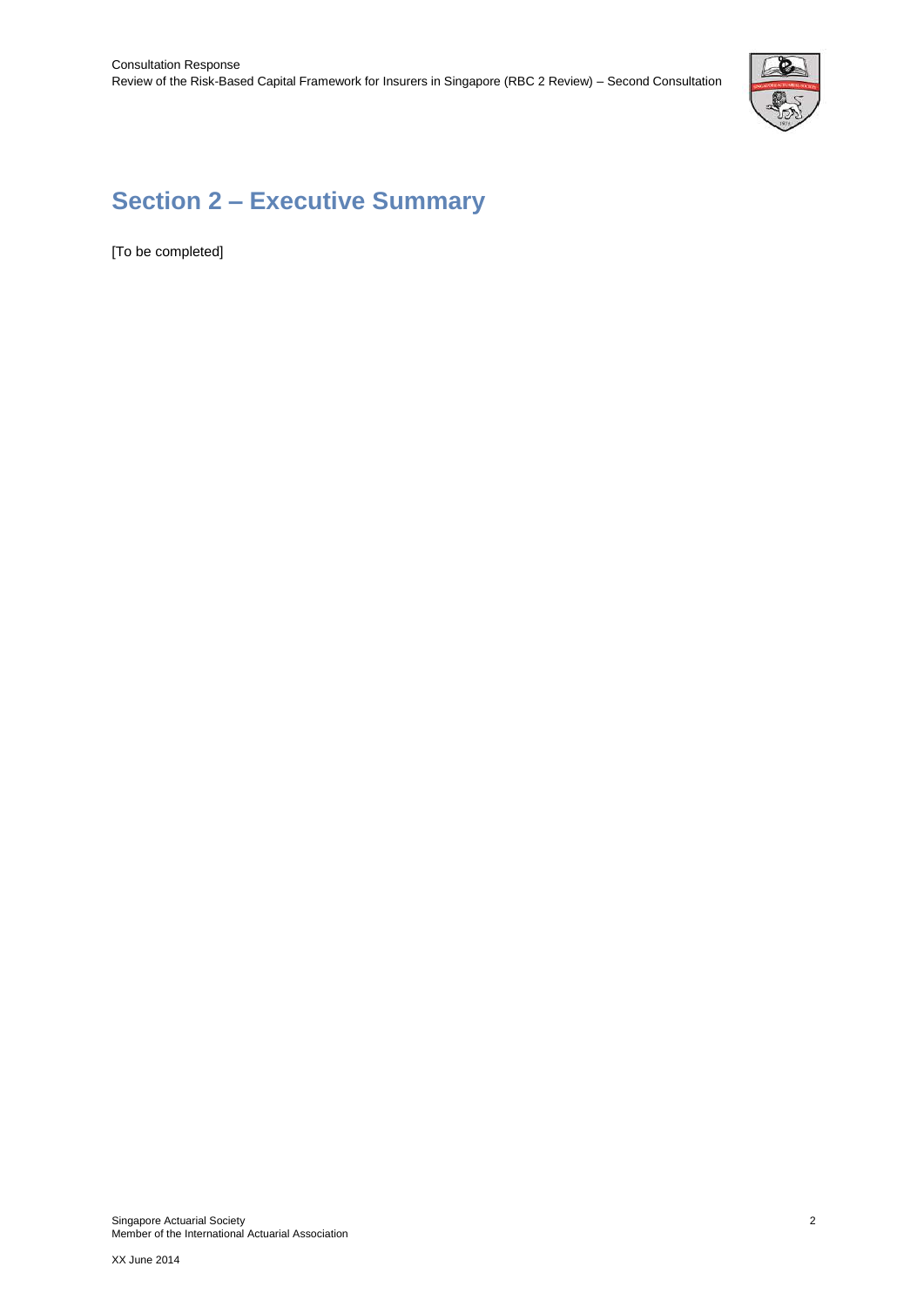

# <span id="page-7-0"></span>**Section 3 – Responses on Individual Proposals & Consultation Questions**

# <span id="page-7-1"></span>**Solvency Intervention Levels**

#### <span id="page-7-2"></span>*Consultation Question 1*

*Other than in the exceptional circumstances where MAS will allow insurers more time to restore its PCR, is the 3 months timeframe realistic? Please give concrete reasons if you think that the proposed timeframe is too short.*

- CQ1.1 As a longer time frame will be given in exceptional circumstances, using a 3-month restoration period appears reasonable. This aligns with the practices of other jurisdictions (for instance Solvency II regime in Europe).
- CQ1.2 However, if the PCR calibration results in a significantly higher capital requirement, a longer restoration period should be adopted.

# **Recommendations**

- CQ1.3 The Society recommends MAS to consider the general options available to restore/improve the solvency position of insurers over time, and to use the 3 months as a guideline, but allow for flexibility on a case-by-case basis or depending on the degree in which the whole industry is affected, to allow companies to develop a plan to restore/improve their capital position.
- CQ1.4 The Society also recommends that we will confirm the appropriateness of 3-months timeframe only after the calibration is finalised.
- CQ1.5 Below, we have set out some issues that the MAS may want to consider in respect of the 3 month timeframe to restore the PCR.

# **Exceptional Events**

CQ1.6 The Consultation Paper did not state what events or circumstances MAS would consider as exceptional events. In general, the list of "exceptional circumstance" should go beyond market stresses and to include events related to insurance risks (e.g. natural and man-made catastrophes). The Society seeks MAS' confirmation that recalibration of the risk factors constitutes an exceptional circumstance and therefore a longer restoration period would be appropriate.

# **Appropriateness of three months**

- CQ1.7 Below are some examples why 3 months may not be appropriate:
	- a. Assuming that the 3 months is applicable at the entity level as opposed to fund level, while 3 months may be sufficient for some activities (e.g. a capital injection from head office) it may be too short for other resolutions (e.g. finding a buyer).
	- b. Treatment for Head Offices, subsidiaries and branches is likely to differ in terms of financial flexibility: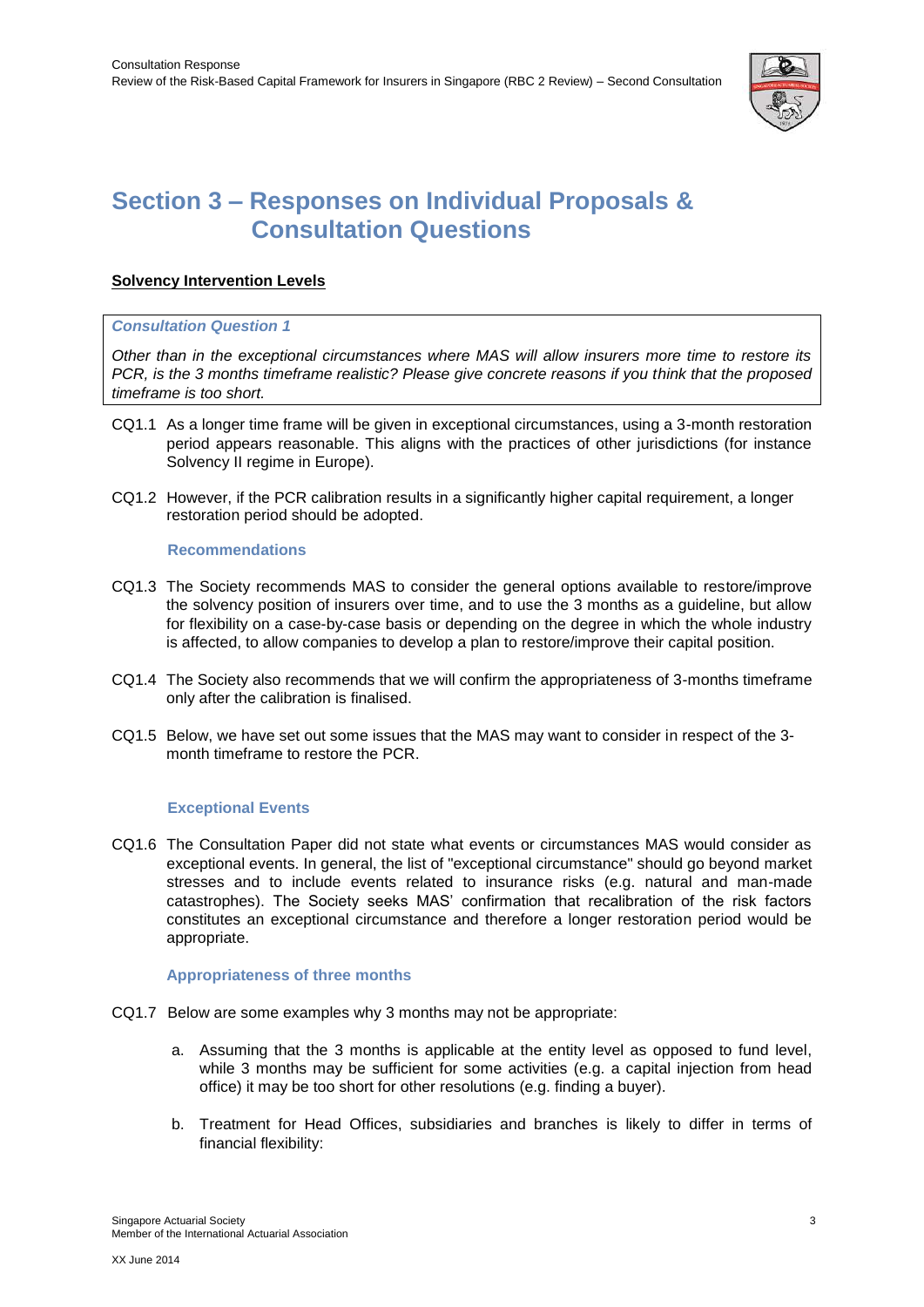

- i. For Head Offices, capital injection by parent is not possible, so options will include equity or debt financing, or selling of existing assets. Depending on the availability and marketability of these options at the point of exceptional circumstance, they may require more than 3 months.
- ii. For subsidiaries and branches, capital injection may be an option but the fungibility of capital still needs to be considered. 3 months may be too short for some companies.
- c. "Selling of risky assets" may require longer than 3 months.
- d. The 3-month period is dependent on the "depth" of the capital market. The Singapore market is still considered to be too shallow as compared to US and European markets.

# **Valuation of Assets and Liabilities**

# *Proposal 1*

*MAS proposes to gradually phase out, over 5 years, the use of the LTRFDR for SGD denominated liabilities of duration 30 years or more. Over the next 5 years, the discount rate for liabilities over 30 years will be a weighted average of the existing LTRFDR and the yield of the 30-year SGS with the following weights applicable:* 

*Year 1: 90%/10%* 

*Year 2: 70%/30%* 

*Year 3: 50%/50%* 

*Year 4: 30%/70%* 

*Year 5: 10%/90%* 

*Year 6 onwards: 0%/100%* 

*Where the duration of a liability is 20 years or less, the market yield of the SGS of a matching duration as at the valuation date will be applicable, and* 

*Where the duration of a liability is more than 20 years but less than 30 years, a yield that is interpolated from the market yield of the 20-year SGS and the discount rate used for the liabilities of duration 30 years and above (as described earlier) will be applicable.* 

P1.1 Please see Section 4 on the Society's response on Proposal 1.

#### <span id="page-8-0"></span>*Proposal 2*

*MAS proposes to work with the industry to develop prescribed discount rates for specific jurisdictions. The development of the prescribed discount rates will take into account circumstances where the local government bond market may not be as liquid or is heavily influenced by the government's monetary policy. In such cases, the use of swap rates, with appropriate adjustments for credit risk, may be more suitable.* 

*Meanwhile, for the purpose of the QIS, MAS proposes to retain the current methodology for valuing non-SGD denominated liabilities, where the risk-free discount rate to be used is the market yield of the foreign government securities of similar duration at the valuation date.*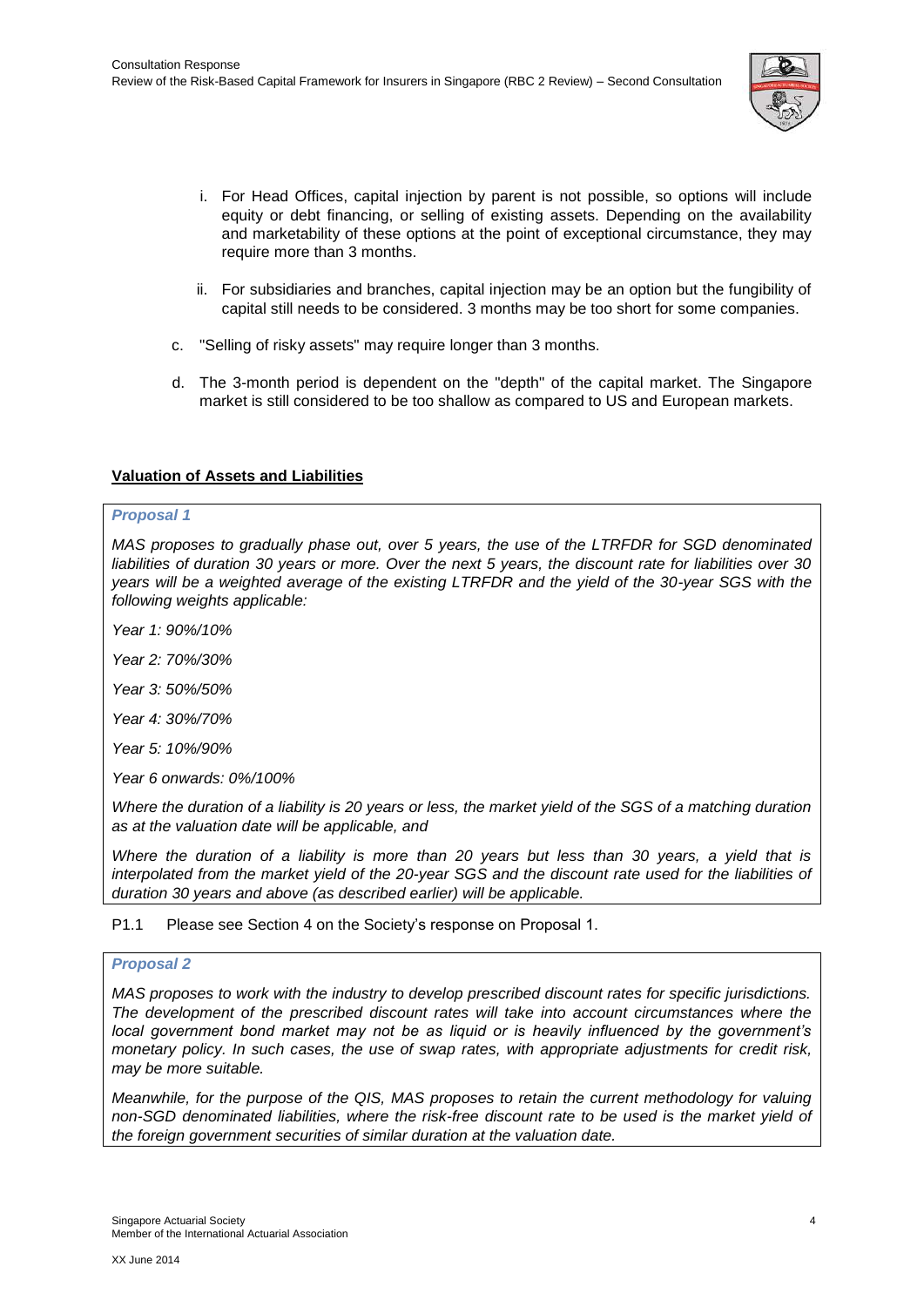

P2.1 The Society supports MAS' proposal to develop prescribed discount rates. However, we are of the view that the development work of non-SGD denominated discount rates should focus predominantly on the USD discount rate based on the ground of practicality. Treatment of USD discount rate curve should be developed after the discussion on SGD curve has concluded so as to ensure maximum consistency across the RBC 2 framework.

# <span id="page-9-0"></span>*Proposal 3*

*MAS proposes to introduce a matching adjustment ("MA") to the risk free discount rate for life business, subject to eligibility criteria set out in later proposals.* 

*The MA will be derived based on the actual bond portfolio that the insurers hold, the spread over the risk-free rate, and adjusted for the risk of default and downgrade.*

*The MA will be applicable for both SGD- and USD- denominated liabilities. A significant majority (almost 100%) of the life insurers' liabilities are denominated in these two currencies.*

# *Consultation Question 2*

*MAS would like to seek feedback on the methodology to determine the spread for default and downgrade:*

*a) Is the approach to determine the cost of default and cost of downgrade as described earlier, appropriate? If not, how should they be determined?*

*b) Should the spread for default and downgrade be determined separately for SGD and USD corporate bonds? If yes, how can the spread for default and downgrade for SGD corporate bonds be determined given the data constraints?*

*c) The spread for default and downgrade is expected to be updated on an annual basis. Is this appropriate? If not, what would be an appropriate frequency for updating the spread for default and downgrade?*

# <span id="page-9-1"></span>*Proposal 4*

*MAS proposes to introduce the conditions that must be met before MA can be applied. The conditions are set out in Annex A (of MAS Consultation Paper).*

# *Consultation Question 3*

*Are the requirements for the assets, products and constraints on cash flow mismatching specified in Annex A appropriate? Do you foresee any practical issues in complying with the MA requirements? If so, please give suggestions on how to fine-tune the MA framework.*

P3.1 Please see Section 4 on the Society's response on Proposal 3, Proposal 4, Consultation Question 2 and Consultation Question 3.

# <span id="page-9-2"></span>**Components of Required Capital**

#### <span id="page-9-3"></span>*Proposal 5*

*MAS proposes to keep the broad classification of risk requirements under RBC 2, but with the following changes as set out in Annex B:*

- *C1 will now include insurance catastrophe risk requirement (for both life and general business);*
- *C1 life insurance policy liability risk requirement will be split into the various components (namely, mortality (non-annuity) risk requirement, mortality (annuity) risk requirement, disability risk*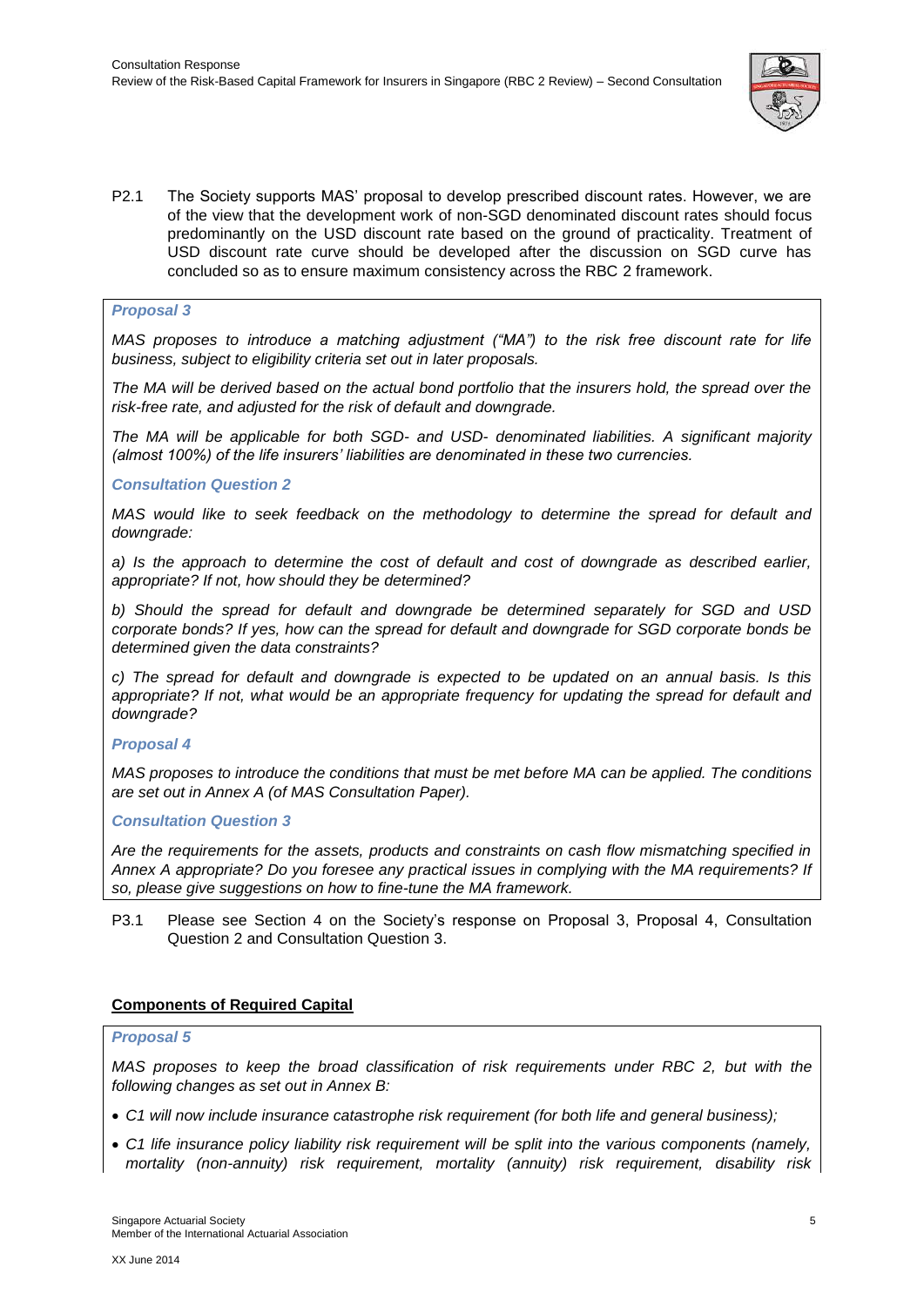

*requirement, dread disease risk requirement, other insured events risk requirement, expense risk requirement, lapse risk requirement and conversion of options risk requirement);* 

- *C2 debt general risk requirement and liability adjustment requirement (collectively known as duration mismatch risk requirement under existing RBC) will be reclassified as interest rate mismatch risk requirement, and the C2 debt specific risk requirement will be subsumed under the new credit spread risk requirement;*
- *A single C2 counterparty default risk module will be introduced to cover all the various risks related to default of counterparties under current RBC (e.g. loan investment risk requirement, derivative counterparty risk requirement, reinsurance recoverable risk requirement, etc); and*
- *A new category, C4, will be introduced to cover operational risk requirement.*
- P5.1 The Society is generally agreeable with the proposed reclassification of risk requirements, except that the C3 risk requirement should be removed and treated as a financial resource adjustment. This is to ensure that the asset does not attract a risk charge that is higher than its actual value.

# <span id="page-10-0"></span>*Proposal 6*

*MAS proposes to allow for diversification benefits in the following ways:*

- *Under C1 requirement for life insurers, the mortality (annuity), mortality (non-annuity), other insured events (accident and health) and life insurance catastrophe risk requirements will be combined using a prescribed correlation matrix:*
- *Within C2 requirement, the calibrated risk factors or shocks have already been adjusted downwards to take into account of the diversification across all asset risk types;*
- *For the interest rate mismatch risk requirement (under C2), some diversification between the insurance funds (with the exception of the participating fund) is recognised at the company level. This is because interest rates can only either move upwards or downwards at a given point in time; and*
- *Between C1 requirement and C2 requirement, the diversified sum of C1 and C2 is defined*   $\sqrt{C1^2+C2^2}$

*The C3 and C4 requirements will be added to the diversified sum of C1 and C2 to give the Total Risk Requirements.*

# **C1 insurance risk requirement**

- P6.1 The Society would like to understand how MAS determines the risk pairs to be included under the C1 correlation matrix for life business and the choice of the correlation parameter. This would give the Society an opportunity to provide more specific input on the technical aspect of the calibration.
- P6.2 The Society is of the view that the C1 correlation matrix should be extended to all C1 components which includes lapse risk. For lapse risk, it is two-directional and either an upward or downward change in lapse rates may have an impact on solvency.
- P6.3 The Society agrees that the diversification benefit within C1 risks for general insurance business should be recognised under the RBC 2 framework and we look forward to propose more input on this.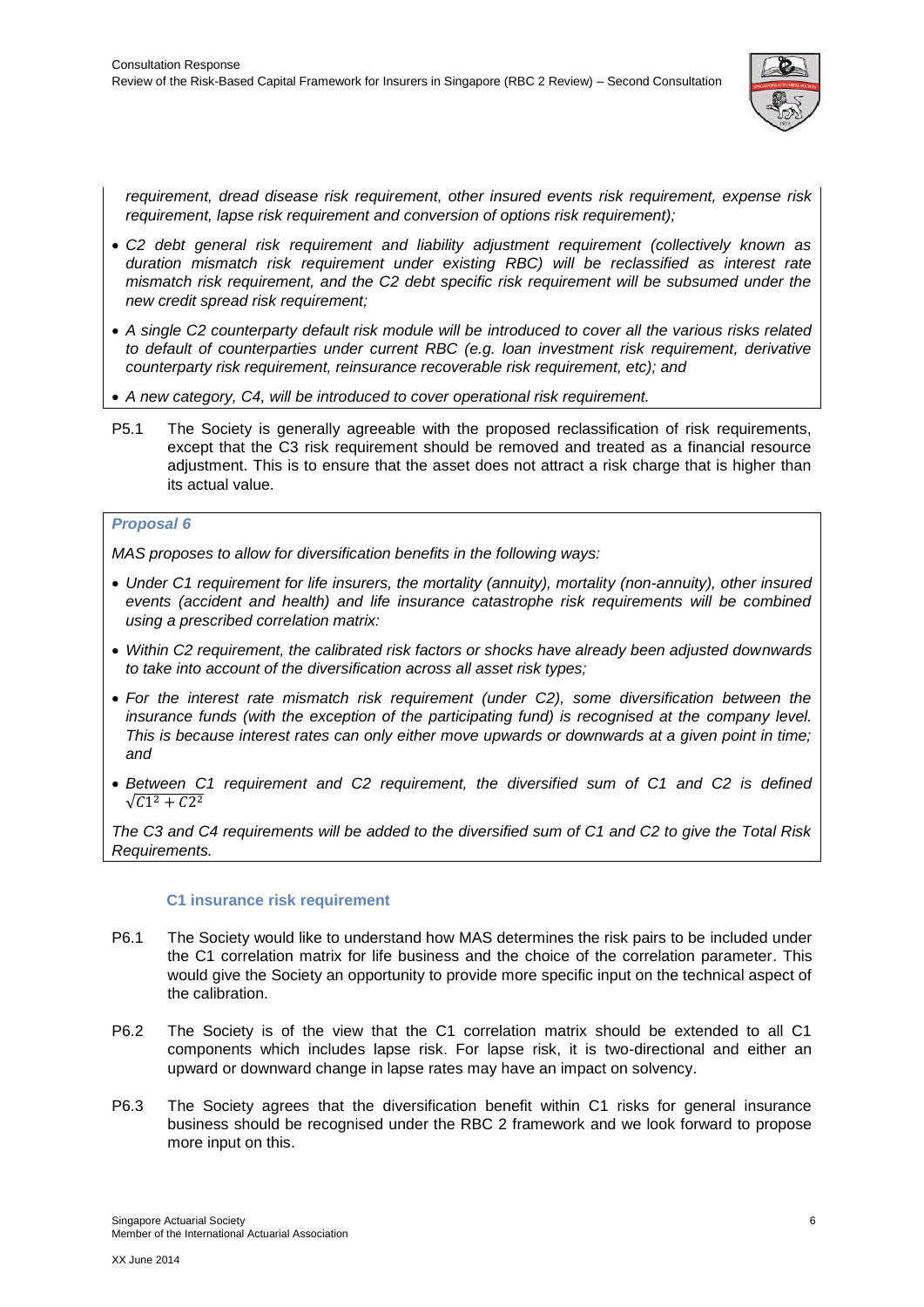

# **C2 interest rate mismatch risk requirement**

P6.4 For the C2 interest rate requirement, the fungibility of capital is a financial resource issue and should be dealt with in the numerator of the capital ratio, not the denominator. The diversification between funds should be allowed in calculating the denominator. The adjusted vs unadjusted PCR mechanism (not available in the Solvency II framework) correctly depicts that any surplus in participative funds cannot be used to support other parts of the business but surplus can flow in the reverse direction.

# **Diversified sum of C1 and C2 risk requirements**

- P6.5 The Society is of the view that the independent assumption between C1 and C2 risks is reasonable.
- P6.6 An explicit correlation between different C2 risks will be more helpful as it will help insurance companies' in planning their investment portfolio much easily. Current risk charges implicitly assume that diversification does not give any incentive to insurers to differentiate between investment strategies and therefore may not promote a right approach to sound investment and risk management. In fact, if the diversification benefit is built in to the risk charge based on an implicit diversification benefit, then a company may gain the benefit in capital without having the mix to actually achieve the diversification.
- P6.7 The diversification between funds should not just be limited to interest rate risk but should be expanded to all risks. For example, mortality in one fund vs. annuity risk in another fund, credit spread risk in one fund with the credit risk in another fund or between lapse risks.
- P6.8 It is not appropriate to completely rule out the Par fund from the fund diversification benefit. A proportion of the surplus in the par fund belongs to shareholders and companies should be allowed to take credit for this part.
- P6.9 Further consideration should be given for products where lapses are correlated to market risks such as interest rate and spread. A good example would be Universal Life products. In these cases, a 0% correlation assumption may not be appropriate unless policyholder behaviour has been built into the valuation models.

# <span id="page-11-0"></span>**C1 Requirement for Life Business**

# <span id="page-11-1"></span>*Proposal 7*

*MAS proposes to remove references to the prescribed mortality standard table.*

- P7.1 The Society agrees with MAS' proposal to remove references to the prescribed mortality standard table and to apply the mortality shock on the best estimate mortality rates instead.
- P7.2 This approach places greater reliance on Appointed Actuaries to examine their internal deviation of the best estimate mortality assumptions.

# <span id="page-11-2"></span>*Proposal 8*

*MAS proposes to apply a permanent 20% increase to the best estimate mortality (non-annuity) rate assumptions under RBC 2.*

P8.1 The Society views that it is inconsistent to use volatility of 1 year actual versus expected mortality experience to calibrate the mortality shock, and then impose it on a long term best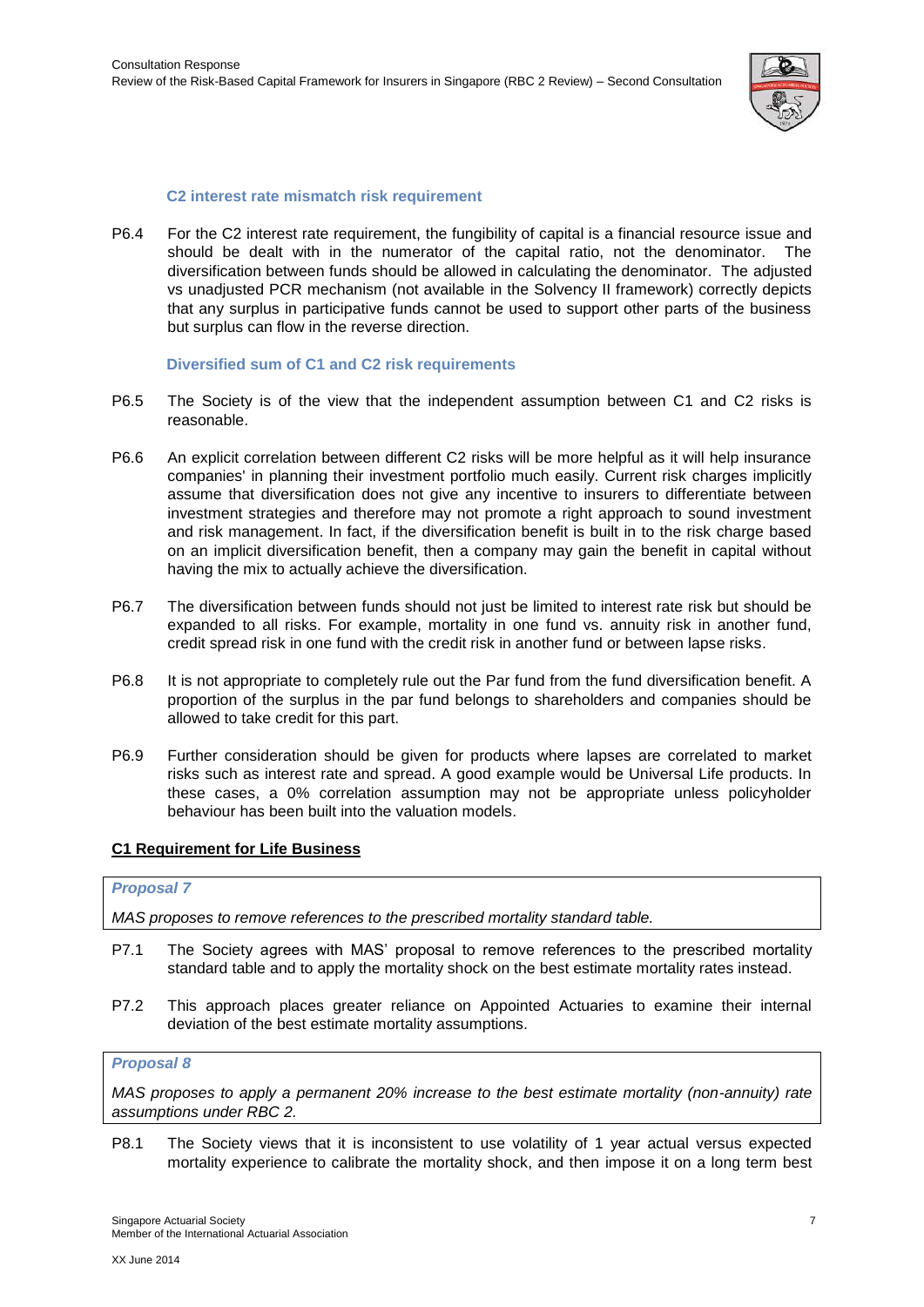

estimate assumption. Instead, the mortality shock should be calibrated using the change versus expected mortality experience over a specific time horizon. This is consistent how mortality assumptions are set, which are usually based on 3 to 5 years rolling averages. For example, the shock could be calibrated looking at the distribution of mortality changes over a 5 year period, and then taking the  $97.5<sup>th</sup>$  percentile of the distribution.

P8.2 Based on the description of the on the calibration methodology highlighted in the consultation paper, the crude death rates for each year and each age group are assumed to be normally distributed The shock is then derived from the normal distribution for each age group. The Society notes that the 10 years covered has seen notable mortality improvement. This would have increased the standard derivation of the distribution and would have led to a higher risk charge. The Society suggest that the calibration be carried out after allowing for mortality improvement based on secular trends seen in the wider population.

# <span id="page-12-0"></span>*Proposal 9*

*MAS proposes to remove references to a prescribed standard table for annuities.*

P9.1 The Society agrees with MAS' proposal to remove references to a prescribed standard table for annuities when deriving longevity risk requirements, placing greater reliance on Appointed Actuaries to examine their internal deviation of the best estimate mortality assumptions.

# <span id="page-12-1"></span>*Proposal 10*

*MAS proposes to apply a permanent 25% decrease to the best estimate mortality (annuity) rate assumptions under RBC 2.*

- P10.1 As noted in P8.1, the mortality (annuity) shock should also be calibrated using the change of actual versus expected mortality (annuity) experience over a specified time horizon.
- P10.2 As alluded to in the consultation (Para 4.21) some companies explicitly take into account mortality improvements in their valuation assumptions and some do not. With the removal of the prescribed table for annuitants mortality companies are likely to review their assumptions and there may need to be some time allowed for them to develop longevity forecasting models to refine their best estimate.

# <span id="page-12-2"></span>*Proposal 11*

*MAS proposes to apply a permanent 20% increase to the best estimate disability rate assumptions under RBC 2.*

P11.1 As noted in P8.1, the disability shock should also be calibrated using the change of actual versus expected disability experience over a specified time horizon.

# <span id="page-12-3"></span>*Proposal 12*

*MAS proposes to apply a permanent 40% increase (where premium payable is guaranteed for the full duration of the policy), and a permanent 30% increase (where premium payable is not guaranteed for the full duration of the policy), to the best estimate dread disease incidence rate assumptions under RBC 2.*

P12.1 The Society agrees that the stress for policies where future premiums are non-guaranteed should be lower than those where they are guaranteed since premiums to policyholders may be increased when a stress event occurs. In this regard, a mere 10% difference in the stress appears too low as it suggests that the premium increase to customers, over time, in response to the stress, is limited to that amount.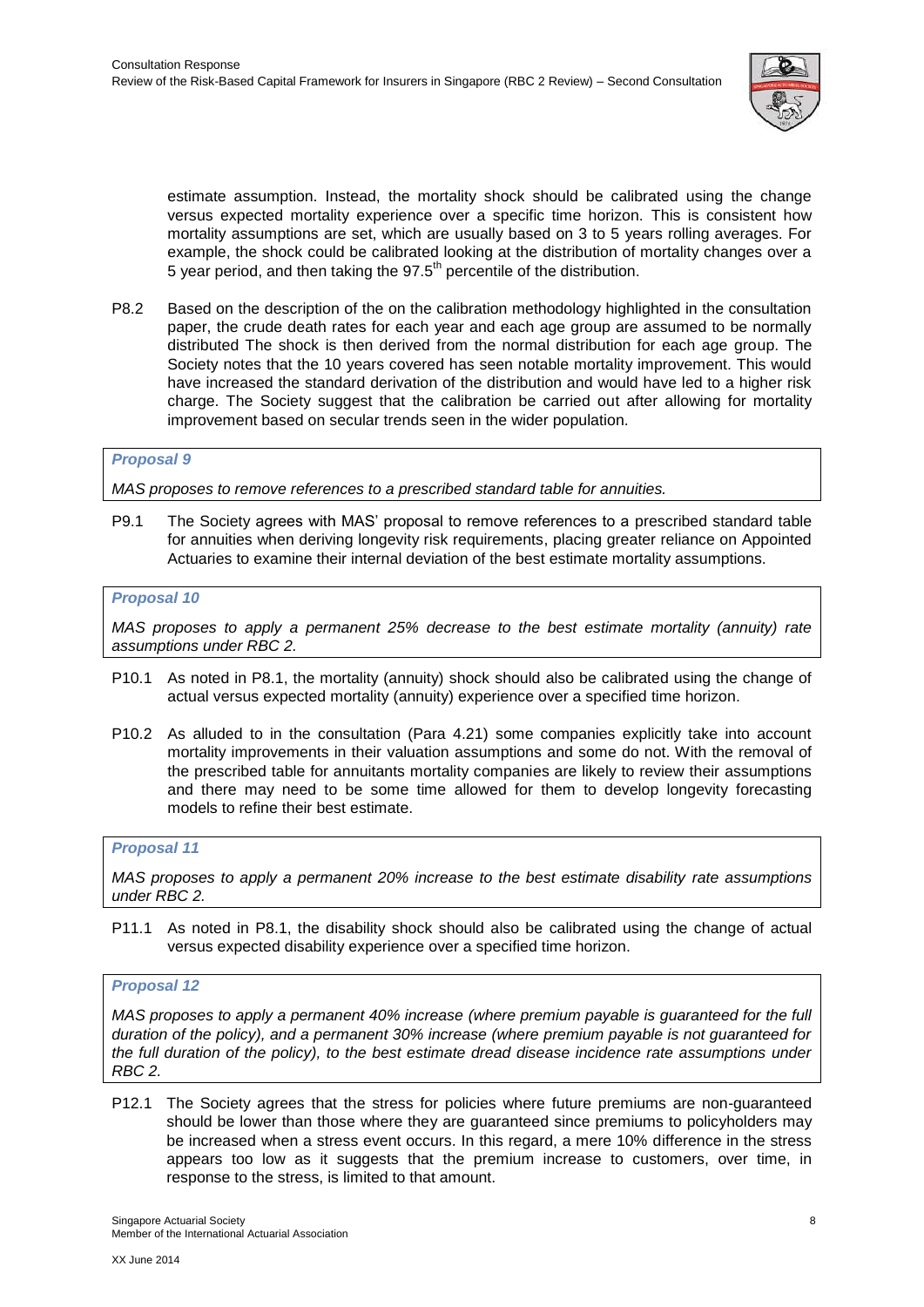

# <span id="page-13-0"></span>*Proposal 13*

*MAS proposes to apply a permanent 40% increase (where premium payable is guaranteed for the full duration of the policy), and a permanent 30% increase (where premium payable is not guaranteed for the full duration of the policy), to the best estimate other insured events (accident and health) incidence rate assumptions under RBC 2.*

- P13.1 The Society is of the view that further study is required to determine whether the calibrated shocks are appropriate.
- P13.2 As noted in P12.1, a lower calibration for non-guaranteed policies is justify given the nonguaranteed nature of these policies, as exemplified by the recent increase in premium for in Integrated Shield plans.

# <span id="page-13-1"></span>*Proposal 14*

*MAS proposes to apply a permanent increase/decrease of 50% to the best estimate lapse rate assumptions, whichever produces a higher liability value.*

- P14.1 The Society noted that MAS used historical data in statutory Form 13, which includes lapse information for first 5 policy years. The Society is of the view that lapse experience in early policy durations tend to be more volatile. Applying shocks calibrated from data of early policy durations on permanent increase may overstate the risk.
- P14.2 As before in P8.1, the lapse shock should be calibrated using the change of actual versus expected lapse experience over a specified time horizon.
- P14.3 The biting condition varies by product type. By adding the lapse risk requirements from all products which may be pointing to opposite direction implies 100% correlation between lapse risk of products, which is very severe. To allow for inter-product diversification, a lower calibration should be used.

# <span id="page-13-2"></span>*Proposal 15*

*MAS proposes to apply a permanent increase/decrease of 50% to the best estimate assumptions of the conversion of options, whichever produces a higher liability value.*

# P15.1 No comments.

# <span id="page-13-3"></span>*Proposal 16*

*MAS proposes to use +20% shock for the first year and +10% thereafter on the best estimate expense assumptions for the expense risk requirement.*

# P16.1 No comments.

#### <span id="page-13-4"></span>*Proposal 17*

*MAS proposes to apply a mortality shock of an additional 0.5 deaths per 1000, and a morbidity shock of an additional 40 hospitalisation claims incidence per 1000 to rates across all ages. The life insurance catastrophe risk requirement will be the additional capital required to be set aside.*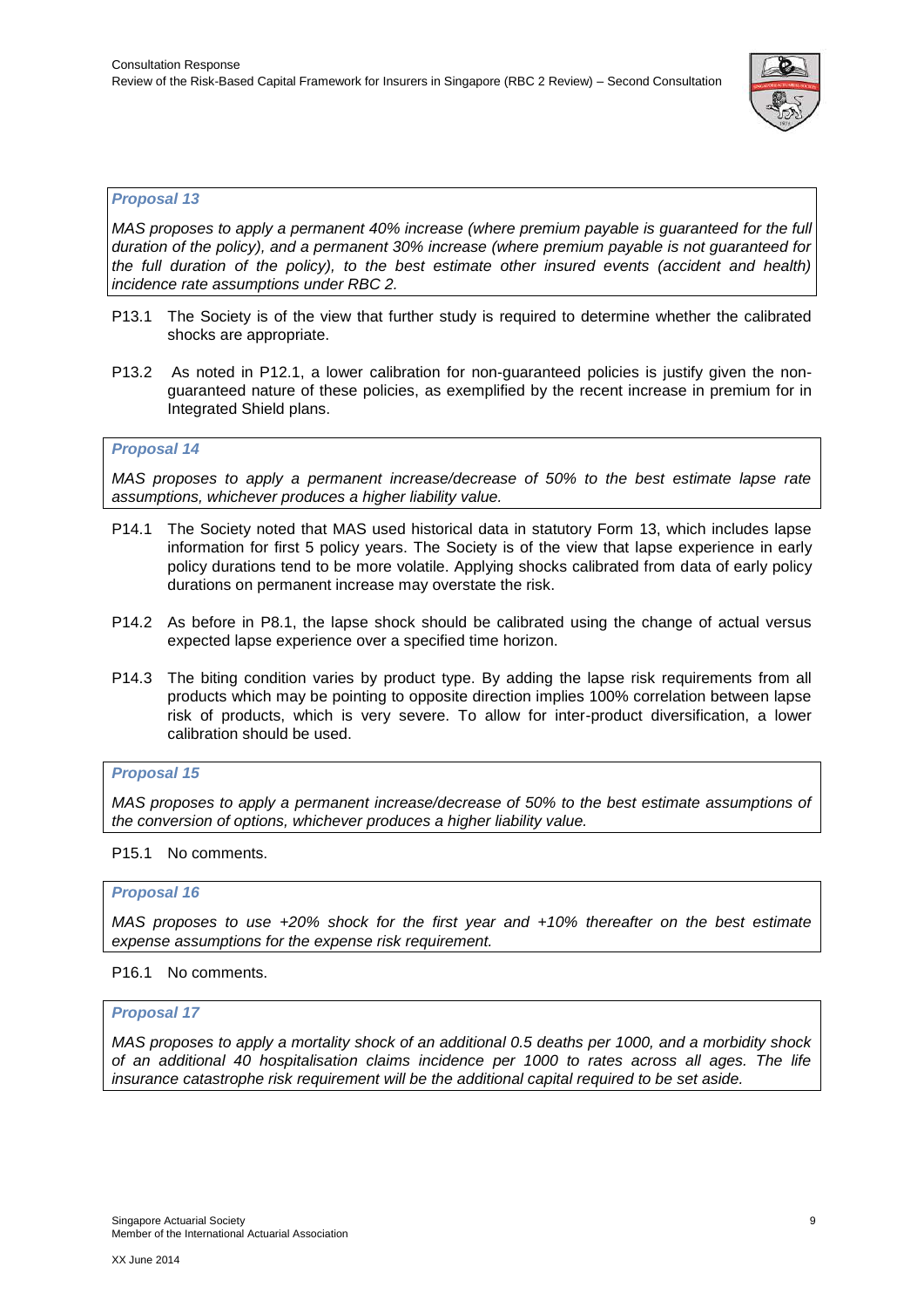

- P17.1 The Society notes that the calibration of this stress appears low in the current framework compared to international benchmarks. It is worth considering qualitative factors concerning Singapore that may make this reasonable. These are, for example, good government controls and contingency plans against pandemics and also an environment where livestock and human are not close to each other. On the other hand, major offsetting factors are that population density in Singapore is one of the highest in the world and it is a travel hub globally. Overall, we believe that more justification is required before implementing a factor that is low compared to the international benchmarks.
- P17.2 There are many other natural/man-made events that can give rise to catastrophe. The calibration should not overly focus on pandemic events only.
- P17.3 The calibrated risk factor on morbidity shock seems onerous. However, it may be deemed acceptable if the outputs of the current MAS-prescribed stress test scenario for morbidity catastrophe have been duly taken into account.

# *Proposal 18*

*MAS proposes to adopt the following correlation matrix when aggregating the C1 risk requirements for life business:*

|                         |                        | Mortality                        | Mortality | Other<br>insured | Dread<br><b>Disease</b> | Catastrophe Risk       |                        |
|-------------------------|------------------------|----------------------------------|-----------|------------------|-------------------------|------------------------|------------------------|
|                         |                        | $(non-$<br>(annuity)<br>annuity) |           | events           |                         | Mortality<br><b>RR</b> | Morbidity<br><b>RR</b> |
| Mortality (non-annuity) |                        |                                  | $-0.25$   | 0.5              | 0.5                     | 0.25                   | 0.75                   |
| Mortality (annuity)     |                        | $-0.25$                          |           | 0.25             | 0.25                    |                        | 0.25                   |
| Other insured events    |                        | 0.5                              | 0.25      |                  | 0.5                     | 0.75                   | 0.5                    |
| Dread Disease           |                        | 0.5                              | 0.25      | 0.5              |                         | 0.5                    | 0.25                   |
| Catastrophe<br>risk     | <b>Mortality RR</b>    | 0.25                             |           | 0.75             | 0.5                     |                        | 0.75                   |
|                         | Morbidity<br><b>RR</b> | 0.75                             | 0.25      | 0.5              | 0.25                    | 0.75                   | 1                      |

*The formula to derive the diversified C1 requirement for life business is as follows:*

$$
\sqrt{\sum \text{CorrLife}_{r,c} * \text{Life}_{r} * \text{Life}_{c}} + \{\text{Diability RR} + \text{Lapse RR} + \text{Conversion of Options RR} + \text{Expense RR}\}
$$

where

 $CorrLife_{r,c}$  = the entries of the correlation matrix

 $Life_r, Life_c = RR$  for individual life sub-risks according to rows and columns of correlation matrix

*The matrix can be further simplified (especially for the catastrophe risk) upon reviewing results from QIS.*

P18.1 Refer to comments under Proposal 6 on scope and methodology.

P18.2 The Society views that the correlation factor between catastrophe (morbidity) risk and:

- Mortality (annuity) risk should be 0% or even negative (the value will necessarily be arbitrary);
- Other insured events risk should also be 0% given that, for a life insurer, other insured events risk consists mainly of morbidity (health) and accident risks: The catastrophe risk requirement is built onto the basic accident and health risk requirement and allowing for some correlation between the two risks appears to be double counting;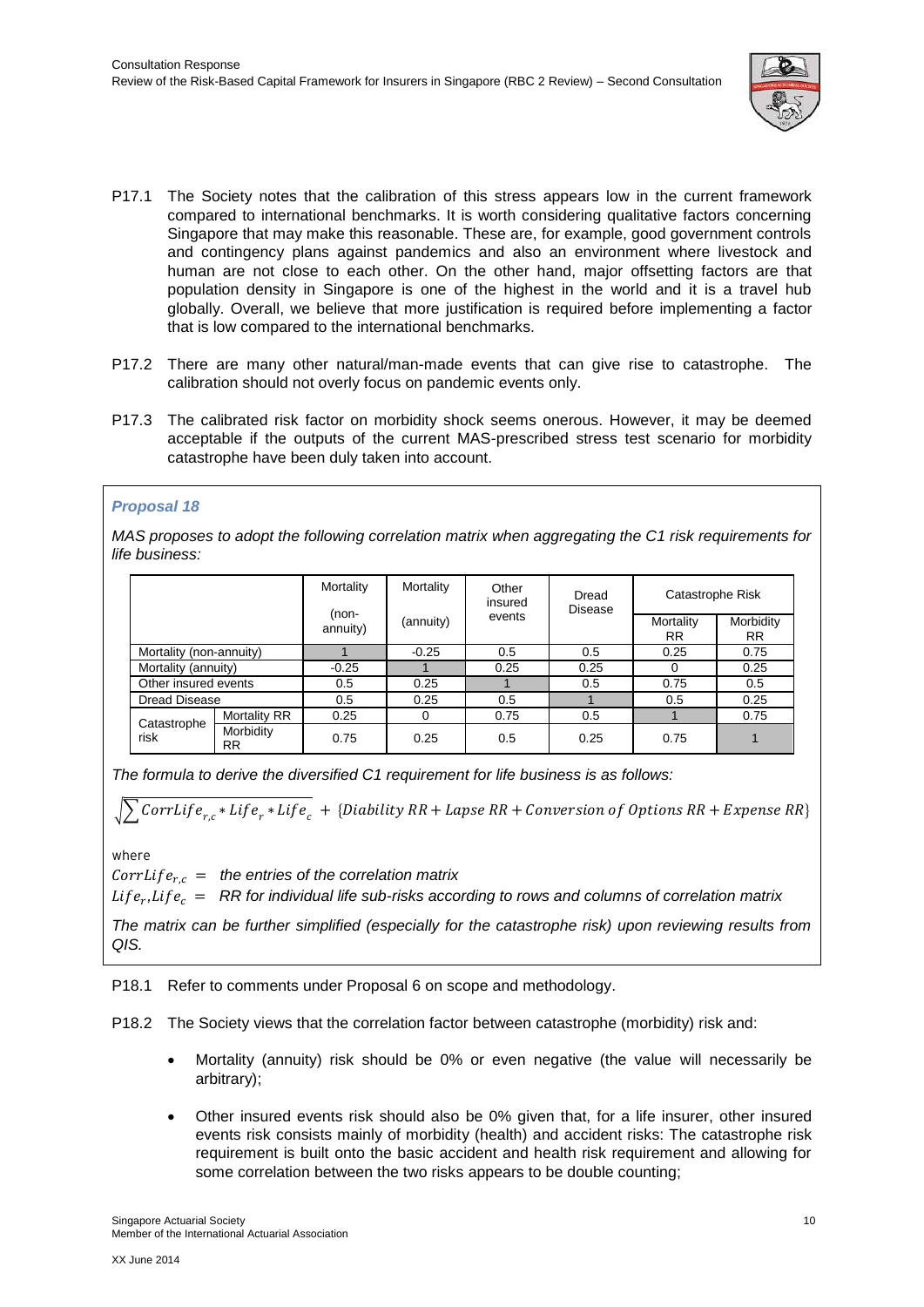

• Dread disease risk should also be 0%, as morbidity catastrophes are usually caused by infections, like SARS, and not by the conditions covered under dread diseases policies.

# <span id="page-15-0"></span>**C1 Requirements for General Business**

#### *Consultation Question 4*

*Do you have any suggestions relating to the subsequent recalibration of the premium and claim liability risk requirements for general business, e.g. the level of granularity, methodology, data to be used?*

- CQ4.1 The current premium and claim liability calibrations will include an allowance for catastrophe risk so need to make sure that there is no double counting of catastrophe risk charge once the natural catastrophe requirements are finalised.
- CQ4.2 To avoid double counting when the CAT risk requirement for General Insurance business is introduced, the society suggests a reference to APRA's approach (1-in-200 year basis, 3 \* 1 in-10 and 4\* 1-in-6 non-natural peril). However, data and modelling issues need to be considered.

# <span id="page-15-1"></span>**C2 Requirement**

# <span id="page-15-2"></span>*Proposal 19*

*MAS proposes to account for diversification benefits implicitly within the calibrated C2 risk requirements, instead of introducing an explicit correlation matrix to aggregate the C2 risk requirements.*

*The implicit diversification will be monitored on a regular basis to ensure that the C2 risk requirements remain appropriate. In addition, MAS reserves the right to impose additional capital requirements above the PCR for insurers whose risk exposures differ significantly from the industry average such that they should not enjoy the implied diversification benefits.*

- P19.1 The Society disagrees that the implicit diversification benefits should be incorporated and would encourage explicit diversification to be used instead. We are keen to work together with MAS to review the C2 risk factor calibrations. While the proposed approach is simple to apply, the Society is of the view that this approach may not fully differentiate between companies that are well-diversified and those that are not.
- P19.2 With consideration of MAS recalibrating factors on an ongoing basis, it is worth noting that the calibrated factors should not be changing drastically between successive periods, given that this may cause the reported solvency position to fluctuate substantially. Adopting an explicit correlation matrix will avoid the need to set assumptions on the implied asset mix.
- P19.3 The Society would also like to suggest to MAS to disclose the circumstance under which it is likely to impose addition capital requirements above PCR, such that preventive actions are be put in place and embedded into companies' own capital contingency plan.
- P19.4 We are of the view that it is important to promote a better risk management culture. As such, there should also be a lower capital requirement than PCR if the differing risk exposure leads to significantly higher diversification benefits.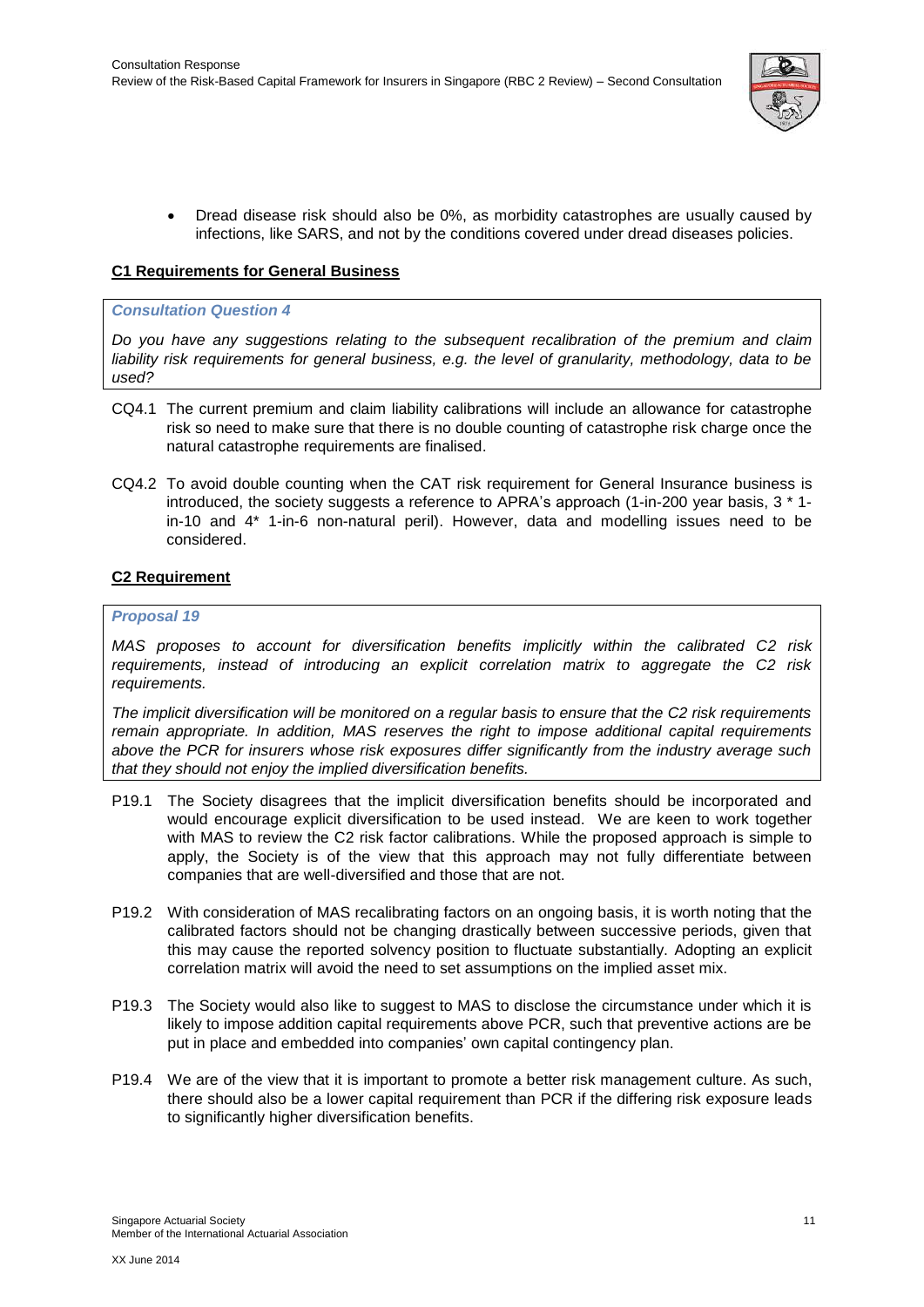

# <span id="page-16-0"></span>*Proposal 20*

*MAS proposes to introduce 3 distinct risk categories for equities and apply the following factors, which already takes into account the diversification benefits implicitly, to the market value of each equity exposure:*

*a) Listed in Singapore/ Developed Markets: 40%*

*b) Listed in Other Markets: 50%*

*c) Unlisted Equity (including private equity and hedge funds): 60%*

*The equity investment risk requirement is then taken to be the aggregate of the calculations for all equity exposures* 

*For Developed Markets, reference will be made to MSCI Inc's list of countries in MSCI World Index. The list can be found in the QIS technical specifications (MAS QIS 1 Annex D).*

- P20.1 The MAS has used 10 years' historical data and derived the risk requirement based in the lower 0.5% percentile of the resulting empirical distribution which has more than 2,500 data points. This calibration is highly sensitive to the worst decline in equity prices when daily 1 year rolling returns were used. The equity risk charge appears to be too high, especially in the context where insurers will be putting up more than 40% of their equity exposure to back the equities that they invest in.
- P20.2 The MAS should consider using a longer data set. The last 10 years' data covers one of the most stressed times in the financial history including some of the most adverse movements and a high volatility period. As a result, the calibration may have overstated the shock level.
- P20.3 The diversified factors under RBC 2 are relatively high as compared to other regimes such as Europe and Australia.
- P20.4 The Society agrees that there should be a distinction between equities listed in Singapore/Developed Markets and Other Markets. Considerations must be given to the appropriateness of including hedge funds in "Unlisted Equity"
- P20.5 The Society suggests working with MAS to review the calibrations, as well as the groupings, including possible groupings for Private equity and hedge funds, after the results of QIS1.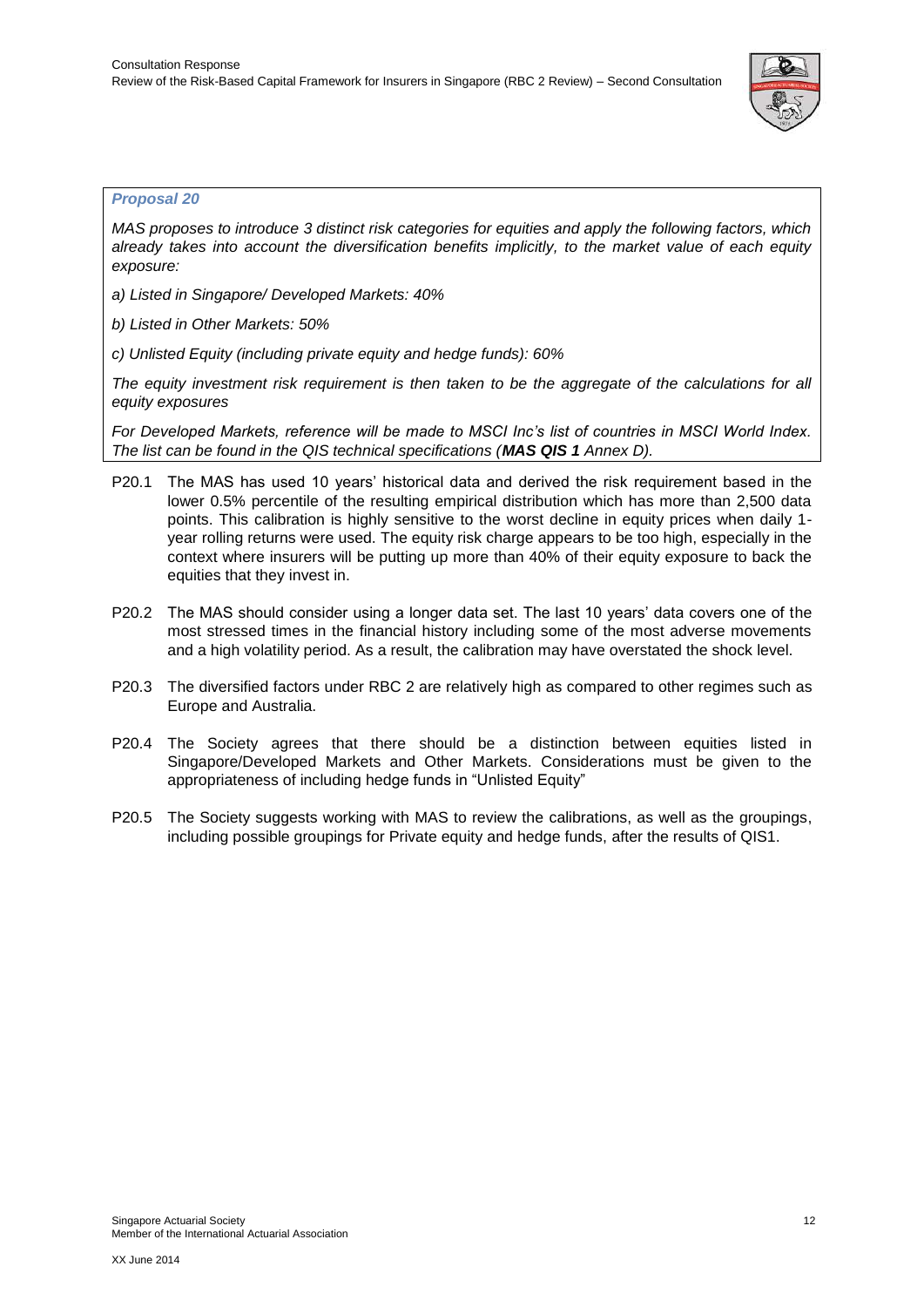

# <span id="page-17-0"></span>*Proposal 21*

*MAS proposes to allow insurers to apply the 'look-through' approach more extensively for collective investment schemes ("CIS"). Insurers are allowed to base the computation of the risk requirement on the actual allocation of the underlying assets of the CIS, or as an alternative, in reference to the investment mandates of the CIS but in a manner that produces the maximum overall risk requirement. If the insurer chooses not to apply the look-through approach, it can apply a 50% risk charge on the market value of the CIS instead.*

*Insurers who choose to adopt a look-through approach must maintain and provide sufficient evidence to demonstrate that their allocation of the underlying investment exposures of the CIS into the relevant risk requirement modules is justifiable and reasonable.* 

- P21.1 There may be practical difficulties associated with the look-through approach as granular data on underlying investments may not be readily available.
- P21.2 The Society suggests revising the risk charge of 50% to 60% as per unlisted equities if the insurer chooses not to apply the look-through approach. There is therefore an incentive for the insurer to apply the look-through approach to the underlying assets.

# *Consultation Question 5*

*Is it useful or necessary to incorporate a countercyclical adjustment mechanism within the equity risk requirement under RBC 2?*

- CQ5.1 The Society supports cyclical adjustments. Without it, insurers will be forced to crystalise losses into a down market in order to maintain its PCR, reducing the likelihood of subsequent natural recovery. A well designed adjustment mechanism is important given that RBC 2 is calibrated to a 1 year-risk horizon. This is particularly appropriate for the life insurance as life insurance contracts are typically long term.
- CQ5.2 The market reversion behaviour is actually stronger historically when it comes to credit spread versus equity. Please refer to the spread behaviour of US corporates in the past 100 years. Therefore, counter-cyclical measure must cover spread risk.

*Consultation Question 6*

*MAS would like to invite industry feedback and comments on how a suitable counter-cyclical mechanism can be designed for RBC 2?*

*(a) Are the above principles appropriate? Are there any others that should be considered?*

*(b) What modifications should be made to the approach in paragraph 4.65 so that it would be in line with the guiding principles?*

*(c) Are there other possible approaches that should be considered?*

- CQ6.1 The Society agrees with MAS that the formulae should be pre-determined, based on sound basis and easily explainable. In particular, the Society is of the view that a clear and transparent CCA mechanism is important for the insurers' capital planning (consistent with the objective of ORSA), as well as to ensure level playing field.
- CQ6.2 The Society agrees that CCA should be activated upon significant movements, but disagree that it is only applied to equity. We see a need to define what is deemed as significant, and also whether it should be variable yearly (to be balanced with the point above). The risk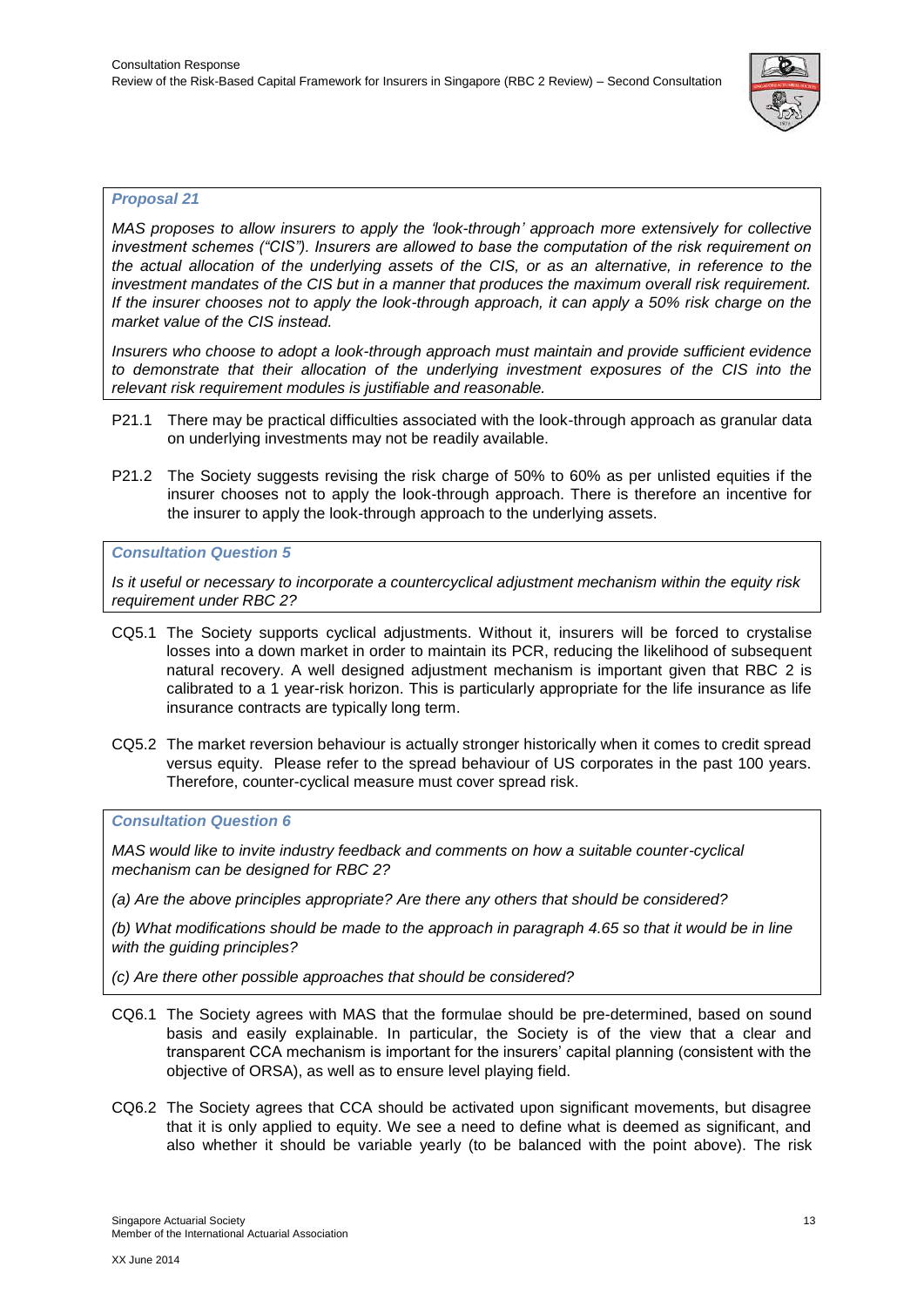

requirement just before and after the trigger points should be continuous instead of discreet to prevent the "cliff/jump" behaviour.

- CQ6.3 The Society disagrees that the application of these measures only confined to Singapore listed equities. Being principle based, CCA should apply to all classes that exhibit reversion behaviour. Non-Singapore listed equity should be considered at the minimum. The countercyclical mechanism should aim to prevent individual insurers from being forced to crystallise losses in a temporary down market, and reducing their likelihood to return to health subsequently. With insurers in Singapore having substantial investment outside of Singapore, the counter-cyclical measures should cover beyond Singapore assets (e.g., MSCI World / MSCI Asia should also be included into the formula.).
- CQ6.4 The Society broadly agrees with an appropriate proxy. There is a balance to be struck between ease of application and risk sensitivity. Nonetheless we are of the view that CCA should not be dependent on how diversified is the insurers holding, as CCA should seek to reflect the systemic risk component of price movement. Therefore, STI seems appropriate (likewise for other market indices).
- CQ6.5 On adjustment not causing significant deviation, we are of the view that the adjustment should reflect the strength of the reversion behaviour in the observed risk type. Nonetheless we are agreeable to a cap, similar to the SII standard formula.
- CQ6.6 Based on our initial findings, the symmetrical adjustment approach being discussed in Solvency II is a good starting point; and should be extended to credit spread. However, a simple 3 year period may not be appropriate. It has to be regime-based. We believe that the adjustment mechanism needs to reflect the changes in the level of risk reasonably accurately.
- CQ6.7 The formula is restricted to equity movements. The Society believes that CCA should be considered for other investment markets that may also suffer, e.g., bond markets. A countercyclical adjustment should be made on all asset classes where reversion behaviours can be observed. Credit spread is also likely to be a candidate for consideration.
- CQ6.8 The Society's Life Insurance Committee has formed a working party to examine CCA in details. This includes the formulae, the scope as well as the activation level.

# <span id="page-18-0"></span>*Proposal 22*

*MAS proposes to apply the same set of interest rate adjustments on both the insurer's debt securities as well as policy liabilities. Interest rate adjustments will be based on prescribed increasing and decreasing percentage changes rather than absolute changes. The interest rate mismatch risk requirement will be based on the interest rate scenario that will give rise to a bigger fall in net asset value.*

*For clarity, the upward and downward interest rate adjustments in the table below are to be applied to the risk free yield curve. The interest rate adjustments, which already account implicitly for diversification benefits, and subject to a maximum absolute interest rate adjustment of 200 basis points (based on historical observations of the SGS and US Treasury yield curves), will be applied as follows:*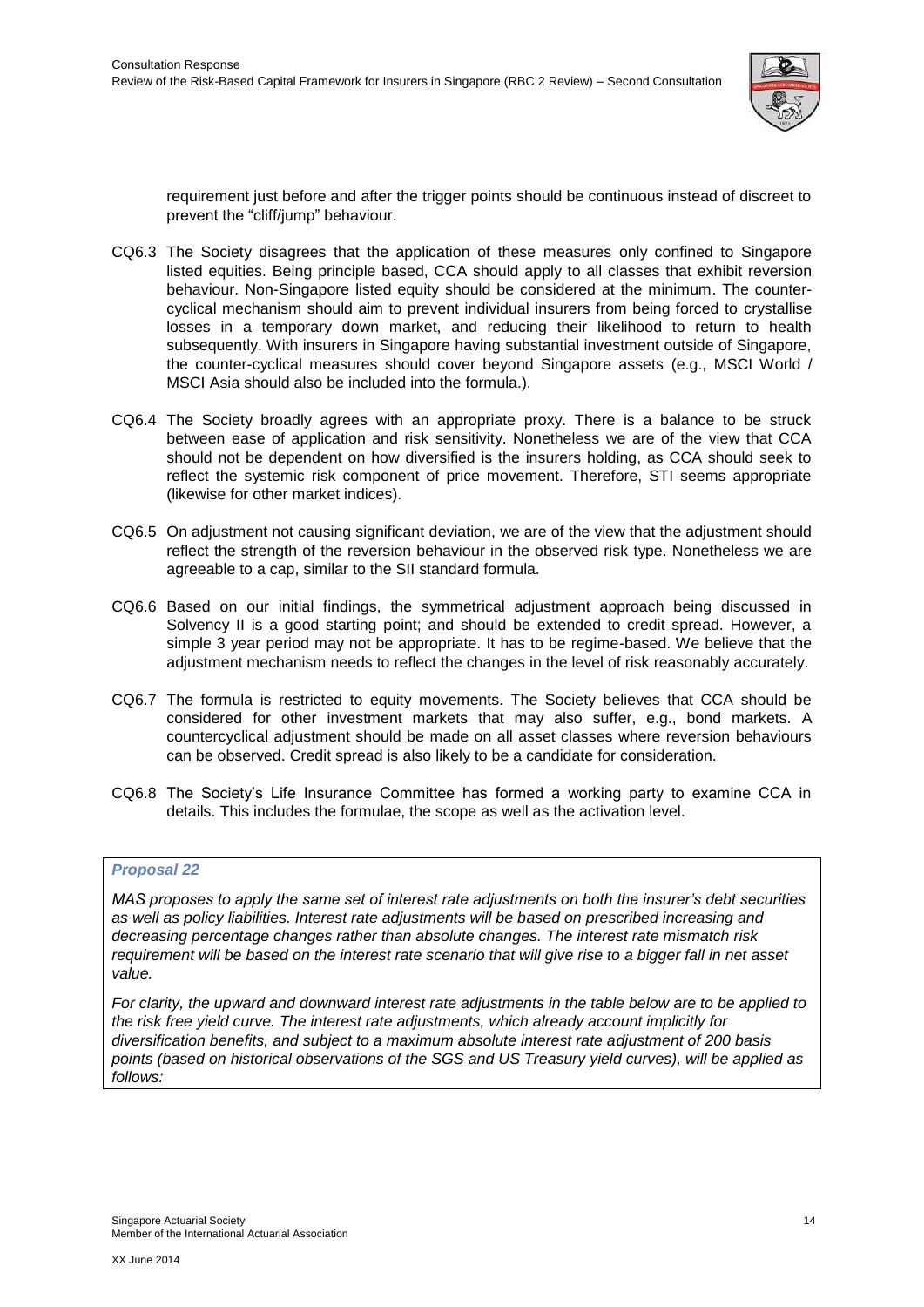

| Time of Cash Flow          | Upward Adjustment (%) | Downward Adjustment (%) |
|----------------------------|-----------------------|-------------------------|
| 3M                         | 100                   | $-70$                   |
| 6M                         | 100                   | $-60$                   |
| 1Y                         | 100                   | $-60$                   |
| 2Y                         | 100                   | $-60$                   |
| 3Y                         | 100                   | $-60$                   |
| 4Y                         | 90                    | $-50$                   |
| 5Y                         | 80                    | $-50$                   |
| 6Y                         | 80                    | $-50$                   |
| $7\ensuremath{\mathsf{Y}}$ | 70                    | $-40$                   |
| 8Y                         | 70                    | $-40$                   |
| 9Y                         | 60                    | $-40$                   |
| 10Y                        | 60                    | $-40$                   |
| <b>11Y</b>                 | 60                    | $-40$                   |
| <b>12Y</b>                 | 60                    | $-30$                   |
| 13Y                        | 60                    | $-30$                   |
| 14Y                        | 60                    | $-30$                   |
| 15Y                        | 50                    | $-30$                   |
| 16Y                        | 50                    | $-30$                   |
| 17Y                        | 40                    | $-30$                   |
| 18Y                        | 40                    | $-30$                   |
| 19Y                        | 30                    | $-30$                   |
| 20Y+                       | 30                    | $-30$                   |

P22.5 It may be more appropriate to update the shocks on an annual basis.

# <span id="page-19-0"></span>*Proposal 23*

*MAS proposes to recognise diversification between insurance funds (other than the Participating Fund) when calculating the interest rate mismatch risk requirement at the company level.* 

*The QIS technical specifications in Annex D sets out instructions on how such diversification benefits are to be calculated. Insurers will first determine a "dominant scenario" for the company as a whole, this scenario being either the upward or downward scenario, which results in the higher aggregated loss across all insurance funds (excluding the Participating Fund).*

- P23.1 The Society generally supports MAS' proposal to recognise diversification between insurance funds when calculating the interest rate mismatch risk requirement at the company level and proposes that the diversification should extend to the Participating fund as well.
- P23.2 The Society also suggests MAS to consider the diversification benefits for insurers that write Health, Life and General Insurance business.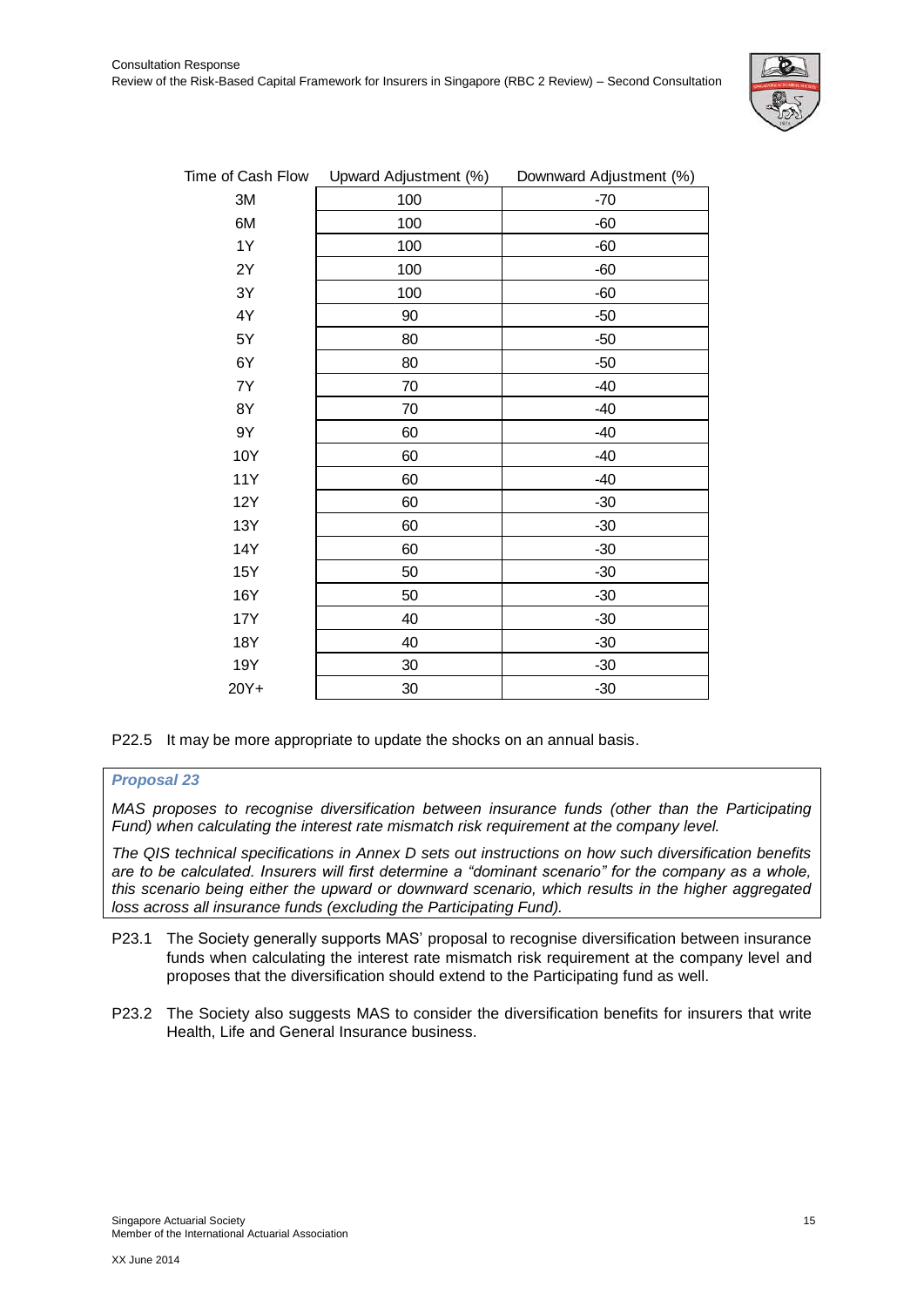

# <span id="page-20-0"></span>*Proposal 24*

*MAS proposes to apply the following credit spread risk shock (expressed in basis points) to the debt portfolio, which takes into account diversification benefits implicitly:*

| Term\Credit Rating*            | AAA | From AA- |     | From A- to   From BBB- | From BB- | $B+$ and |
|--------------------------------|-----|----------|-----|------------------------|----------|----------|
|                                |     | to AA+   | A+  | to BBB+                | to $BB+$ | below    |
| Up to 5 years                  | 140 | 160      | 190 | 250                    | 420      | 580      |
| Between 5 to 10 years          | 130 | 150      | 180 | 240                    | 380      | 540      |
| $\blacktriangleright$ 10 vears | 100 | 120      | 150 | 200                    | 340      | 490      |

*Credit spread risk requirement will also apply to the portfolio of policy liabilities which have been separately held under the Matching Adjustment ("MA").* 

*Insurers will be required to revalue their debt securities, as well as their policy liabilities held under the MA portfolio; resulting from the upward basis point increase in credit spread to derive the credit spread risk requirement. More instructions (and a few examples) can be found in the QIS technical specifications.* 

*The credit spread risk requirement would be the change in net asset value, after applying the proposed credit spread shocks to both assets and liabilities.* 

*\*Insurers are expected to perform an appropriate level of due diligence prior to the use of any credit rating for the purpose of calculating regulatory capital requirements.*

- P24.1 The Society agrees with the proposal to apply credit spread risk calculation to both asset and liability sides.
- P24.2 Bonds issued by Statutory Boards should be considered as government linked bonds and excluded from credit spread risk calculation. (e.g. Temasek bond).

# <span id="page-20-1"></span>*Proposal 25*

*MAS proposes that for corporate bonds issued by Singapore Statutory Boards and multilateral agencies, the applicable credit spread shocks will be that corresponding to the sovereign rating of the Singapore Government, which is currently at "AAA".*

*MAS will be working with the industry on options to encourage rating of unrated bond issuances. Meanwhile, for the purpose of QIS, a credit spread shock of between "BBB" and "BB" will be applied*  for unrated SGD issues (other than those issued by Singapore Statutory Boards and multilateral *agencies)*

P25.1 A number of respondents suggested that the MAS should consider allowing the internal rating models in the evaluation of credit ratings.

P25.2 Encouraging the rating of unrated bond issuances has the following advantages:

- Certain assets which are high quality may not be rated due to a variety of reasons. These assets will be helpful in providing long term liquidity in the market.
- Many insurers would have their own internal credit rating approach to determine the creditworthiness of unrated bonds. This saves cost of obtaining rating and encourages insurers to form its own views about what they invest in. This is in line with the spirit of ORSA.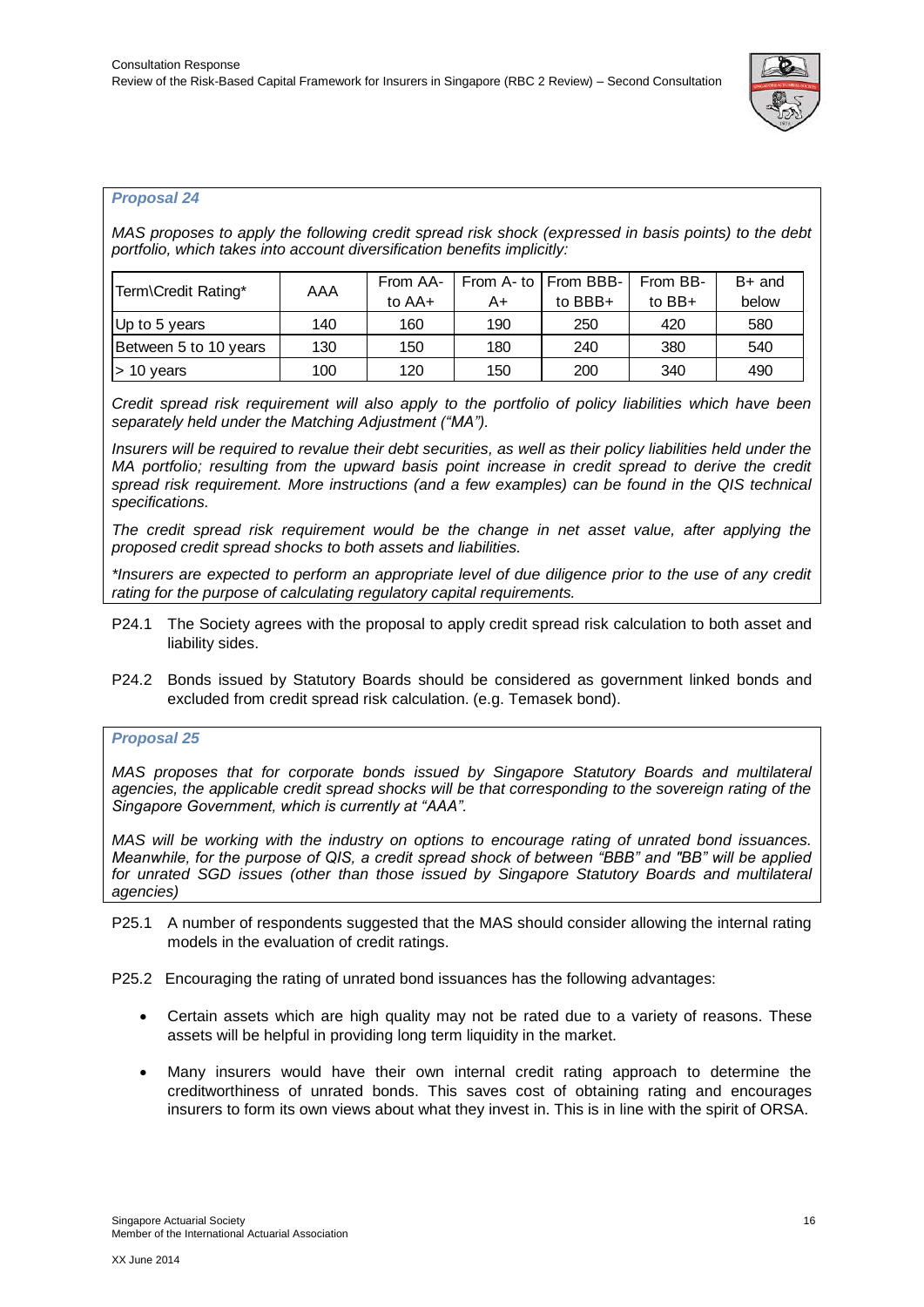

 On governance, MAS could specify the criteria of admissible internal credit rating approach. This can take the form of regulatory approval, or requiring external auditor certification of compliance with the criteria.

# <span id="page-21-0"></span>*Proposal 26*

*MAS proposes to only exempt the debt securities issued or fully guaranteed by governments or central banks of countries or territories with a credit rating of at least "A-" from the credit spread risk requirement.*

*For debt securities issued or fully guaranteed by governments or central banks of countries or territories with a credit rating of below "A-" and in the national currency of the country, these should be notched up to the next higher credit rating, when deriving the applicable credit spread risk shock (as set out in the table under Proposal 24).*

P26.1 This concession should apply only if the debt is issued in the issuer's home currency.

# <span id="page-21-1"></span>*Proposal 27*

*MAS proposes to introduce some risk charging rules for structured products.* 

*For structured products,* 

a) Counterparty default risk requirement will be applicable and to be computed based on the credit *rating -of the product offeror. Insurers are to apply the counterparty default risk charge in Proposal 30 below to the market value of each structured product;* 

*b) Market risk requirement will also be applicable:* 

*(i) For credit-related structured products, the credit spread risk requirement is applicable and based on the following credit spread adjustment table. Insurers will be required to revalue their structured product resulting from the upward basis point increase in credit spread to derive the credit spread risk requirement.* 

| Term\Credit Rating*   | AAA | From AA- |     | From A- to I From BBB- | From BB- | $B+$ and |
|-----------------------|-----|----------|-----|------------------------|----------|----------|
|                       |     | to AA+   | A+  | to $BBB+$              | to $BB+$ | below    |
| Up to 5 years         | 220 | 260      | 300 | 400                    | 670      | 930      |
| Between 5 to 10 years | 210 | 240      | 290 | 380                    | 610      | 860      |
| l> 10 vears           | 160 | 190      | 240 | 320                    | 540      | 780      |

*The above credits spread shocks are higher than that prescribed for corporate bonds of similar credit rating and duration. This is based on observations that credit-related securitisations tend to exhibit greater volatility during times of crisis, as compared to similar rated corporate bonds.* 

*(ii) For other types of structured products, insurers are to determine the appropriate market riskrelated capital requirements by looking through to the underlying reference assets or risks and applying the relevant risk requirement module. Insurers should determine the capital treatment of the underlying investments based on its economic substance rather than its legal form.* 

*Given the wide variability in the design of the structured products, the onus will be on insurers to determine and justify the risk charging, provided that it meets the above principles. As an alternative to applying a look-through approach, insurers will be allowed to apply a flat 50% risk requirement on the entire marked-to-market value of the investment.* 

*\*Insurers are expected to perform an appropriate level of due diligence prior to the use of any credit rating for the purpose of calculating regulatory capital requirements.*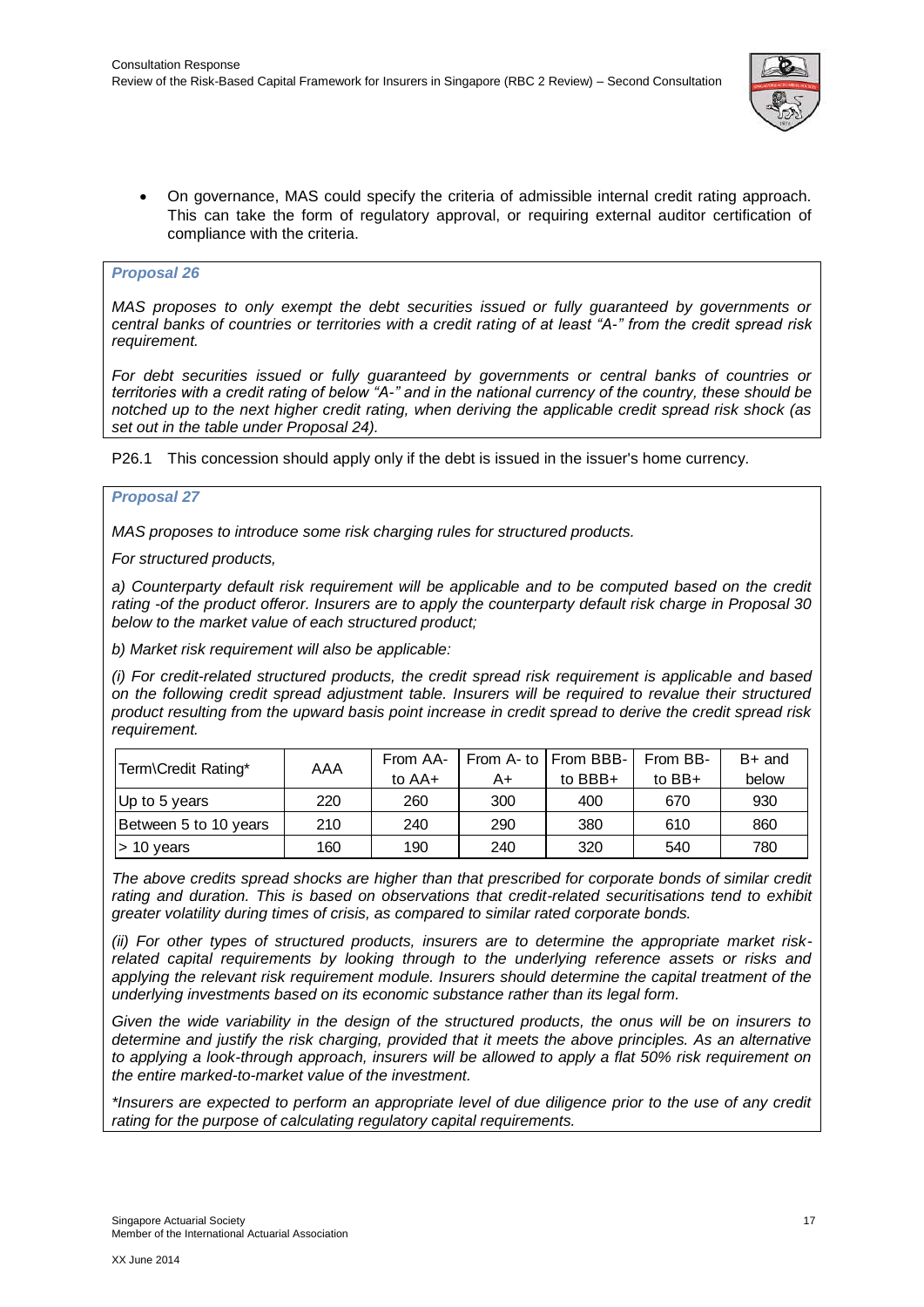

- P27.1 Applying a flat 50% risk requirement for structure products including CAT bonds and other Alternate Risk Transfer products is excessive.
- P27.2 It will be very difficult to decompose structure products (e.g., credit linked bonds) into a bundle of structured products with equivalent cash flow, especially when there are caps/ floors/ knock-outs and other exotic features.
- P27.3 The same payouts can be decomposed into different equivalent bundles of cash and derivative holdings. Because current treatment of options are not entirely risk sensitive (focusing only on change in intrinsic value), the different ways of decomposing can lead to different risk charge. Not to mention, not all the components of the bundle have readily observable market price.
- P27.4 The treatment of options in RBC 2 needs to be fixed first before any discussion about decomposition can take place.
- P27.5 A flat rate of 50%, while practical, will create a perverse incentive for insurers to hold only those structures that are riskier than the risk charge implies. Some may even argue that a diversified portfolio of (toxic) structures will give a good risk-adjusted return on regulatory capital.

# <span id="page-22-0"></span>*Proposal 28*

*MAS proposes to impose the following property risk charge, which already takes into account of the implied diversification benefits, to the current market value of each property exposure. The property investment risk requirement is then taken as the aggregate of the calculations for all property exposures:* 

*a) Immovable properties: 30%;* 

*b) CIS invested in property assets that are for investment purposes: 35%.*

*For avoidance of doubt, investments in companies engaged in real estate management or project development, or similar activities, should be considered as equity investments instead of property investments for the purpose of risk charging.*

# P28.1 No comments.

# <span id="page-22-1"></span>*Proposal 29*

*MAS proposes to impose a foreign currency mismatch risk charge of 12% (after taking into account the implied diversification benefits) to both the SIF as well as the OIF.* 

*The current 10% concession for foreign currency mismatch requirement calculations for SIF will be removed.* 

*A concession of 20% of the total value of fund assets will apply for the OIF when computing the foreign currency mismatch risk requirement.* 

# *Example*

*Insurers are still required to convert their net open position in each currency to Singapore Dollar at the prevailing spot rate. The risk exposure is still taken as the higher of (a) the aggregate of net open positions in all currencies where the net open position is positive, and (b) the absolute for currencies where it is negative. The foreign currency mismatch risk requirement is then:* 

*12% of the calculated exposure, in the case of SIF; or*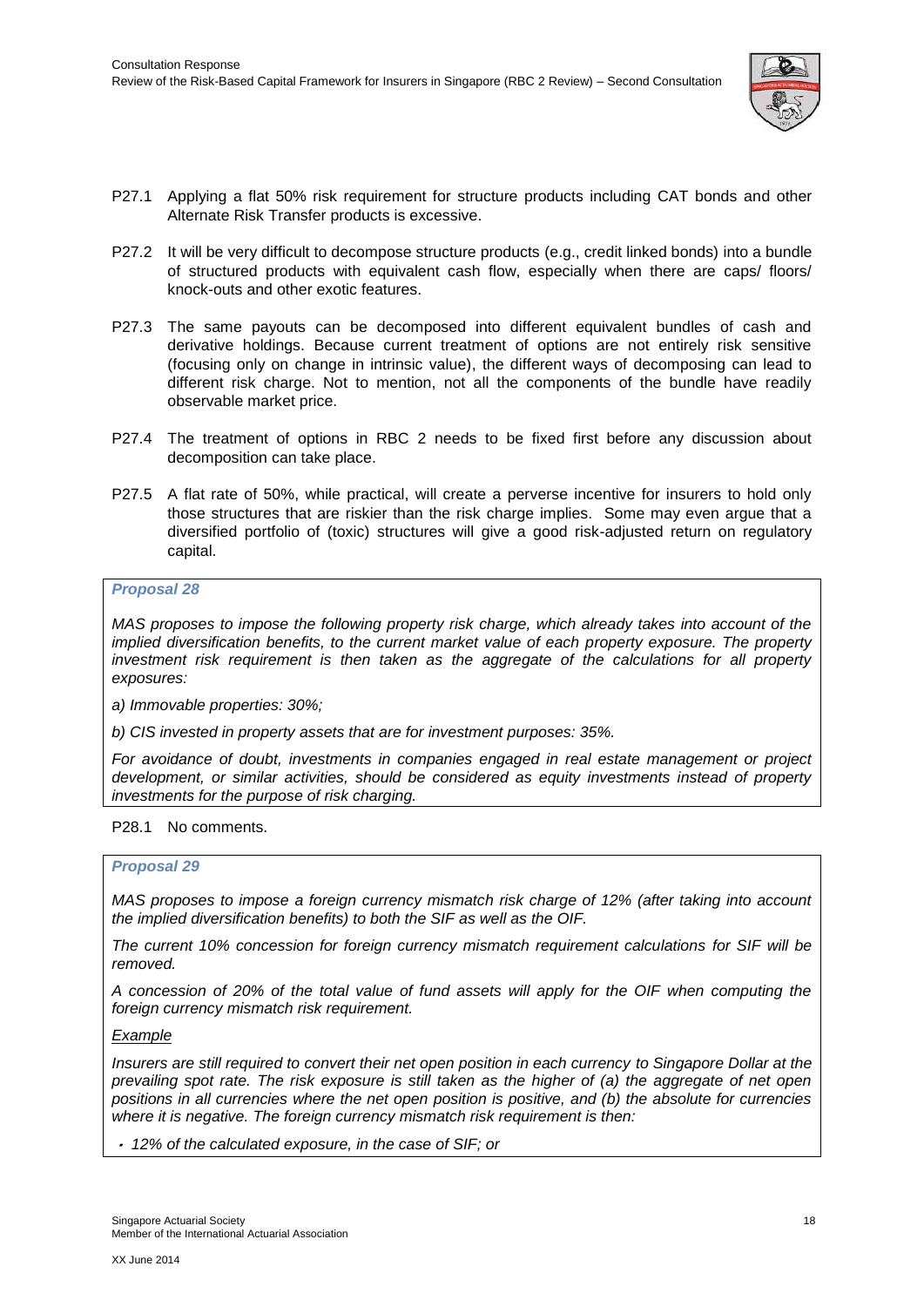

*12% of the calculated exposure less 20% of the total value of assets in the fund, in the case of OIF, subject to a minimum of zero.*

P29.1 The Society noted the potential impacts of removing the 10% concession for foreign mismatch requirement calculations for SIF. While the asset supply has grown over the past 8 years (2004 to 2008), due consideration should be given to the growth in the outstanding insurance liabilities. Given the large size of the Singapore Life Funds, the available of local assets remains short. This is especially for larger funds (e.g. Par Funds) where investment in foreign assets is still necessary. Considerations should be given to the risks of asset concentration in a single country.

# <span id="page-23-0"></span>*Proposal 30*

*MAS proposes to use the following table for counterparty default risk requirement:* 

| Rating             | Default Risk Charge (%) |
|--------------------|-------------------------|
| AAA                | 0.5                     |
| From AA- to AA+    | 1.0                     |
| From $A - t_0 A +$ | 2.0                     |
| From BBB- to BBB+  | 5.0                     |
| From BB- to $BB+$  | 10.5                    |
| From B- to B+      | 20.0                    |
| CCC+ and below     | 48.5                    |

*For reinsurance recoverables and outstanding premiums for direct insurance and facultative reinsurance business, the table above is only applicable for exposures that are of one year or less. Exposures that are outstanding for over one year will be given a 100% risk charge.* 

*For treaty reinsurance business, the table above is applicable for reinsurance recoverables and outstanding premiums that are outstanding for two year or less. Exposures that are outstanding for over two years will be given a 100% risk charge. Unrated counterparties that are insurers (including reinsurers) are to be treated as having a rating of "CCC+ and below", and the default risk charge of 48.5% will apply.* 

*Unrated counterparties that are persons other than an insurer (including reinsurer) are to be treated as having a credit rating of between "BB- to BB+" and "BBB- to BBB+", that is, the default risk charge of 7.75% will apply.* 

*Insurers are expected to perform an appropriate level of due diligence prior to the use of any credit rating for the purpose of calculating regulatory capital requirements.*

# **On Counterparty Risk**

- P30.1 There should be a distinction between premium 'past-due' versus 'unbilled' where the former is more subject to counterparty risk.
- P30.2 The risk charges applied to premium receivables should be reformulated. It does not appear reasonable to apply a risk charge of 100% to premium which is contractually obliged but is not due to be collected in more than 12 months due to the payment structure of the contract. The risk charge does not necessarily need to be 0% but 100% is inconsistent with the rest of the regulation.
- P30.3 The exposure should be determined net of collaterals.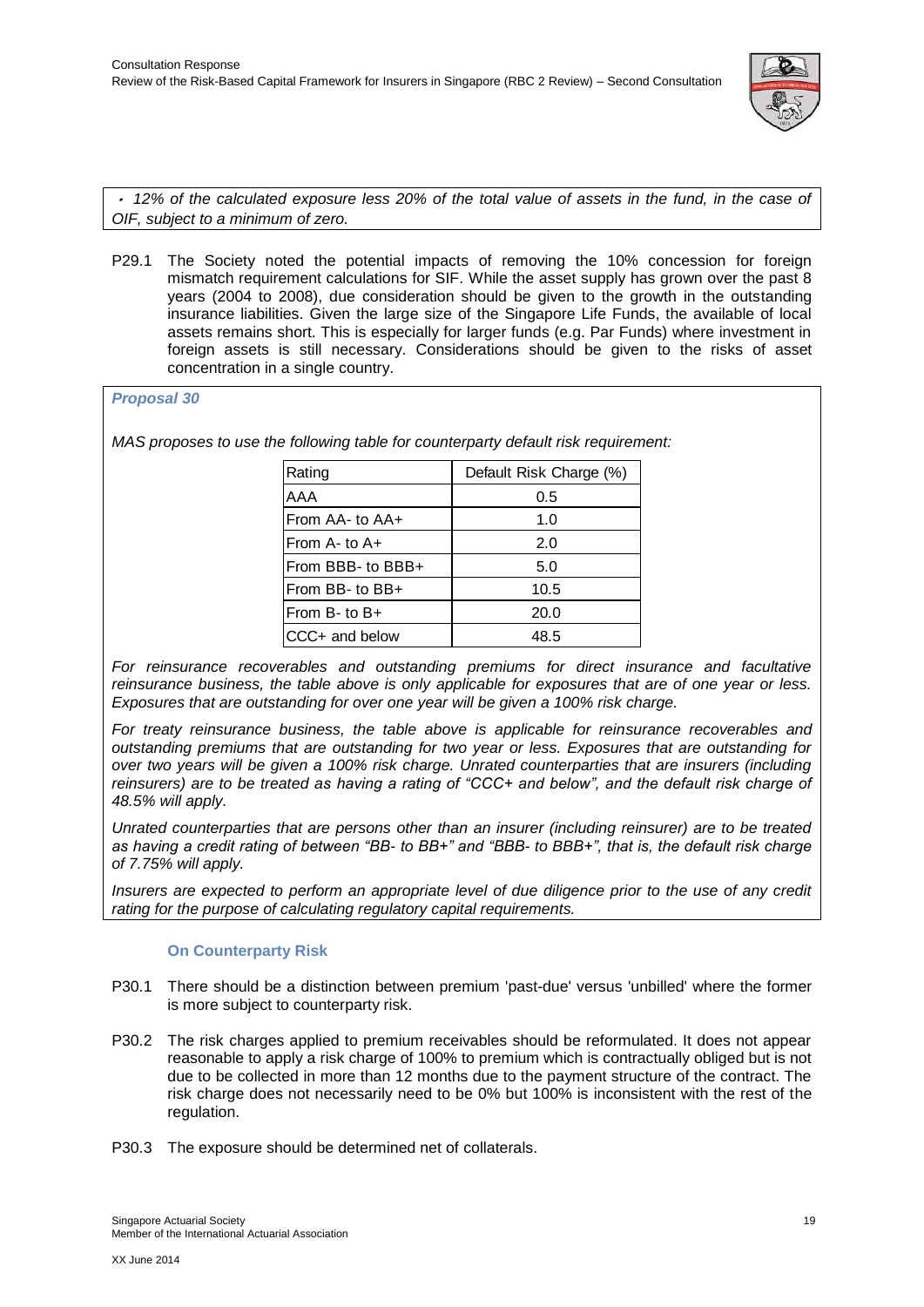

# **On Suitability of using Credit Ratings**

- P30.4 The Society is of the view that ageing exposure split by ratings is too granular for general insurance and reinsurance companies.
- P30.5 We also suggest that it is more suitable to treat unrated SMEs same as unrated persons/policyholders rather than (re)insurers. The former attracts a charge of 7.75% but 48.5% in the latter. Business sold through brokers to SMEs which are unrated will get hit by a 48.5% risk charge from day 1.
- P30.6 The Society is of the view that subsidiaries of a group may not pose greater counterparty risk even though they are unrated, so should not be treated with default risk charge of 48.5%. The risk charge of 7.75% appears more appropriate in this case.
- P30.7 There may also be practical considerations if the credit rating of each of the counterparties is not currently captured by (re)insurers.

#### **Other General Comments**

- P30.8 Internal reinsurance should be recognised for general insurance companies.
- P30.9 Diversification benefits should be allowed between counterparties.

P30.10 The treatment for derivatives, policy loans, collateral etc is not well defined in the CP.

#### <span id="page-24-0"></span>*Proposal 31*

*MAS proposes to remove references to the licensing status of the reinsurance counterparty from the reinsurance adjustment formula (i.e. the reinsurance counterparty factor B). The counterparty default risk requirement table set out in the earlier proposal will be used for the computation of the reinsurance adjustment.*

# <span id="page-24-1"></span>**C3 Requirement**

#### *Consultation Question 7*

*Notwithstanding that additional risk requirements will be incurred under C3, insurers can still use concentrated assets to meet the liabilities and risk requirements. Whilst this is not of immediate concern as our insurers typically hold diversified assets, what additional safeguards can be introduced to minimise such risks, other than imposing hard concentration limits?*

- CQ7.1 The Society is of the view to remove the C3 requirements because insurers are expected to maintain PCR > 100%. Therefore, for every dollar of assets exceeding the concentration limit the insurer is effectively holding more than a dollar of capital. This is inappropriate. C3 requirements should be removed and instead to be replaced by a deduction of financial resource.
- CQ7.2 The asset deduction should be changed from fund level to company level.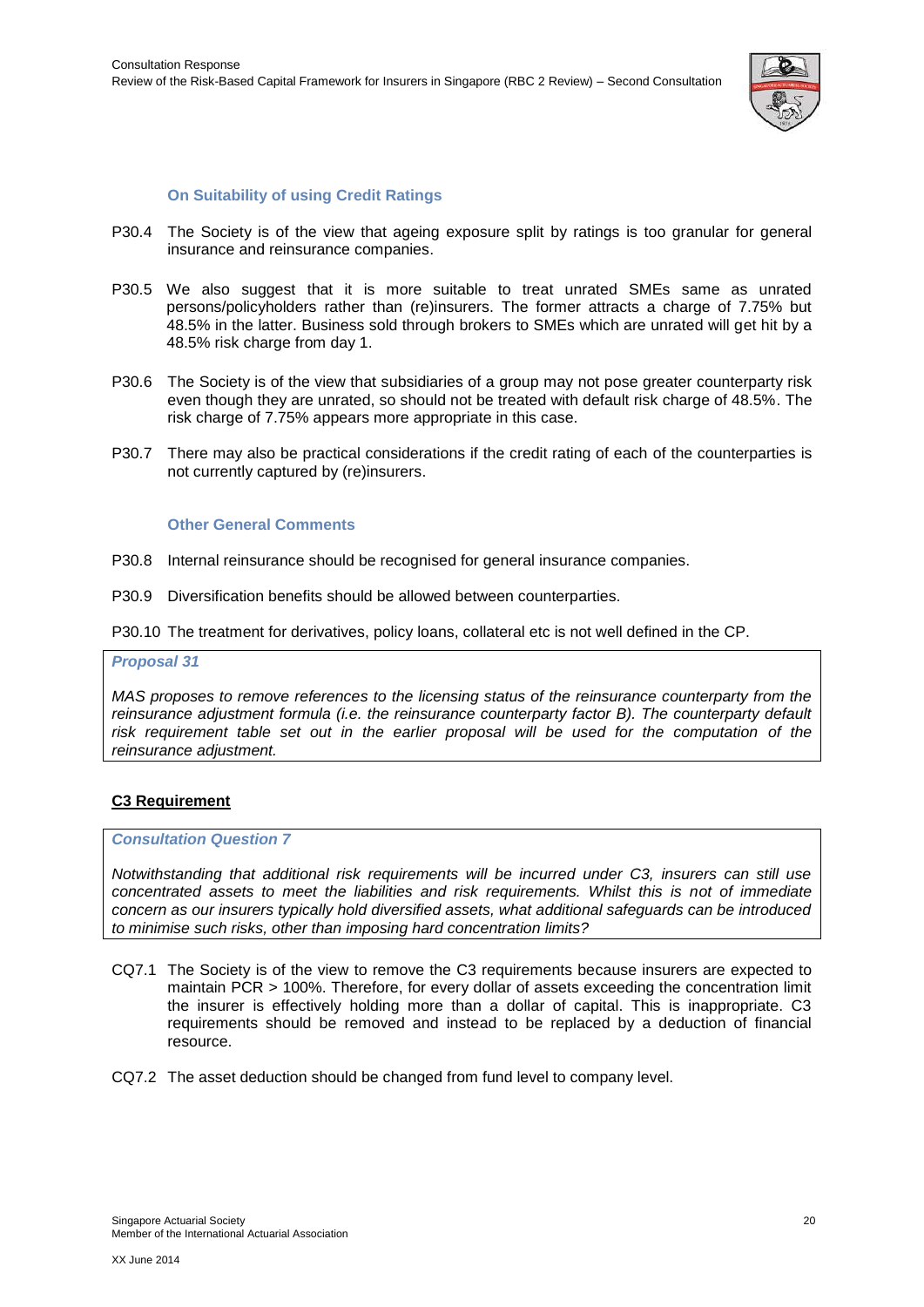

# <span id="page-25-0"></span>**C4 Requirement**

# <span id="page-25-1"></span>*Proposal 32*

*MAS proposes the C4 operational risk requirement to be calculated as follows, subject to a cap of 10% of the total risk requirements (after applying the diversification benefits but excluding the operation risk requirement itself, to avoid circularity in computation):* 

*x% of the higher of the past 3 years' averages of* 

*a) Gross written premium income; and* 

*b) Gross (of reinsurance) policy liabilities*

*where x = 4% (except for investment-linked business, where x = 0.25%)* 

*MAS will further fine-tune x% and cap based on the QIS results.*

*Consultation Question 8*

*Is the proposed operational risk requirement appropriate? Please provide reasons if you are of the view that it is more appropriate to address operational risk fully under the insurer's own economic capital under ERM.*

P32.1 The Society's Operational Risk Working Party conducted a study on the major Life, General and Reinsurance companies and noticed that the cap was being triggered for almost all cases, suggesting that the proposed calibration factors are too high.

*Operational Risk Formula – Life Insurance*

P32.2 On comparison purely between EU's Solvency II formula and the proposed operational risk charge formula, the Operational Risk Working Party noted that the operational risk charge for life companies under RBC 2 (4%) is 9 times higher than operational risk charge under Solvency 2 (0.45%). Please refer to table 1 below. The cap is triggered for every life insurance company.

# **Table 1**

| .                                   |                |                         |          |          |           |
|-------------------------------------|----------------|-------------------------|----------|----------|-----------|
|                                     |                | Highest of a %          |          |          |           |
| <b>Jurisdiction</b>                 |                | of premium and reserves | % of AUM | Capping? |           |
|                                     | GI             | Life excl IL<br>IL      |          |          |           |
|                                     |                |                         |          |          |           |
| <b>Singapore RBC2</b>               | 4%             | 4%                      | 0.25%    | 0%       | Yes       |
| <b>Europe Solvency 2</b>            | 3%             | 0.45%                   | $NA*$    | 0%       | Yes       |
| <b>Australia GPS118 and LPS 118</b> | $2$ to $3\%**$ | 2 to 3%**               |          | 0%       | <b>No</b> |
| <b>Taiwan</b>                       | 1.50%          | 0.5% to 1%***           |          | 0.25%    | <b>No</b> |

\* 0.25% of yearly expenses incurred in respect of IL pollicies

\*\* 2% for reinsurance inward, 3% for others

\*\*\* 0.5% for life business, 1% for annuity business and 1.5% for all other businesses

- P32.3 The cap on TRR (C1 to C3) suggests companies to focus on asset risk and insurance risk but not operational risk.
- P32.4 It is unclear why ILP attracts a lower risk charge. It is more transparent to list the categories of operational risk events that C4 is meant to cover, and how different business lines contribute to them.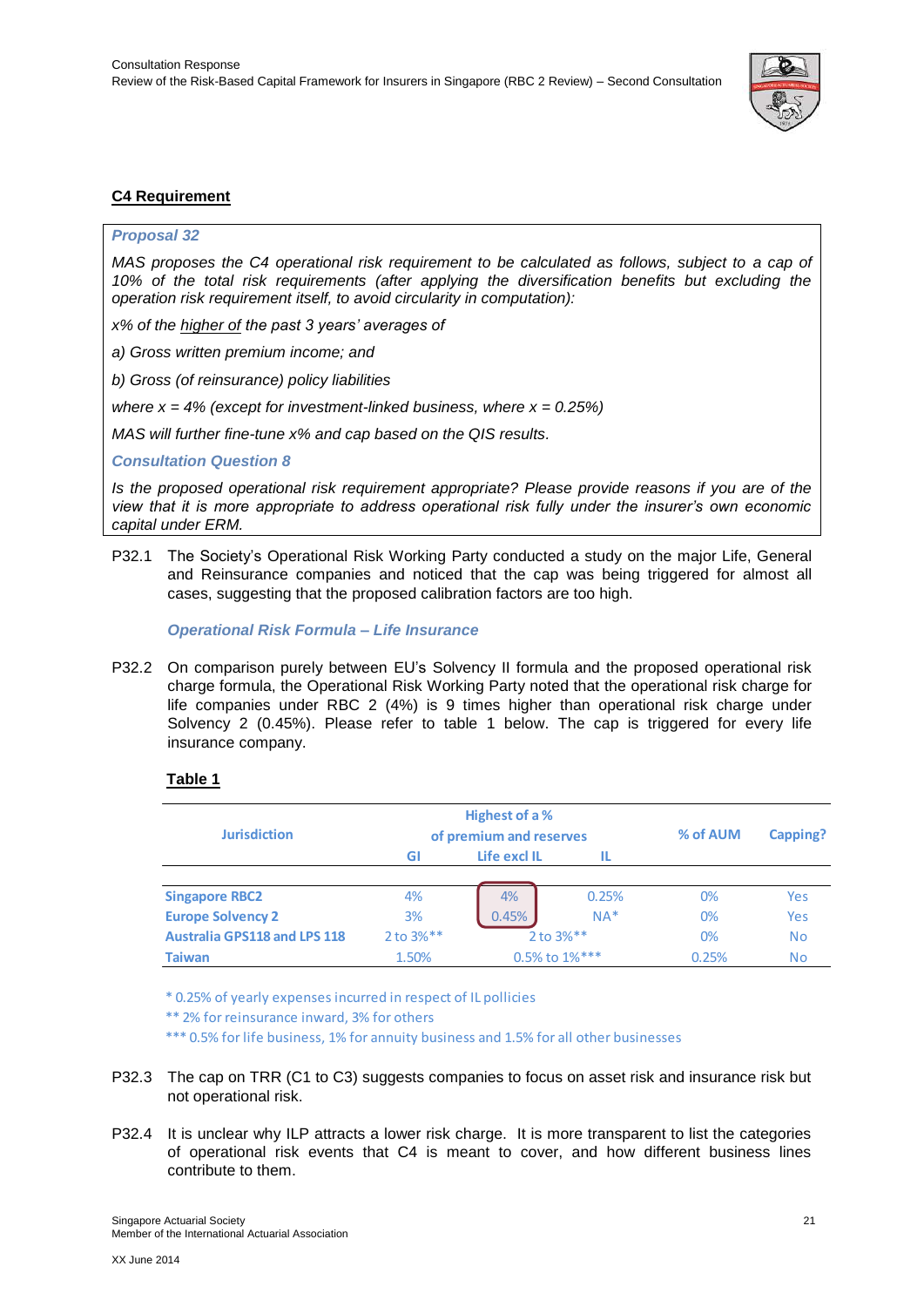

P32.5 The proposed risk charge for Non-linked business (i.e. 4% of liabilities) is too excessive. Applying the same x% to both earned premium income and gross policy liabilities may not be appropriate, given the fact that on a relative basis, new business exposes an insurer to greater operation risks (e.g., market conduct, product development, system implementation, expense over-run, etc) compared to in-force business.

# *Operational Risk Formula – General Insurance*

- P32.6 Using gross policy liabilities could lead to extreme volatility (e.g., for small specialist insurers immediately following a large claim, or for small/medium property (re)insurers immediately following a catastrophe. Net liabilities should be considered instead.
- P32.7 There should be a distinction between reinsurance business and direct business. In particular, reinsurance companies should apply a lower operational risk charge- given that reinsurance business involves fewer individual policies, claims-processing activities and lower sales & marketing risk.
- P32.8 In general, non-life insurers may utilize a high level of reinsurance, and so the operational risk factors calculated on a gross basis would result in triggering the 10% cap quite easily.

# *Consultation Question 8*

- CQ8.1 Operational risk crystallises either as higher claims or expenses, which, unlike banks, insurers have already provided risk charge for in the C1 module. So, adopting bank's approach of deriving operational risk capital from ground up will lead to double-counting of risk. The proposed calibration is likely to be excessive.
- CQ8.2 The default of insurance companies in history is mainly not operational risk triggered (with an exception of HIH due to misselling), so questioning the significance of an operational risk charge.
- CQ8.3 The proposed formula does not appear to represent/capture operational risk entirely. However, operational risk charge is hard to estimate accurately due to no agreed model, methodology as well as lack of data.

# *Recommendation*

- CQ8.4 With the reasons stated above, the society is not in favour of a standardised operational risk requirement which is not related to the quality of management of this risk.
- CQ8.5 The Society suggests to remove C4 and to include operational risk under ERM/ORSA framework. MAS could still apply additional a capital charge if a company's ERM framework proves to be inadequate.

# **Components of Available Capital**

# <span id="page-26-0"></span>*Proposal 33*

*MAS proposes to introduce a new category of CET1 for licensed insurers incorporated in Singapore consisting of the following items:*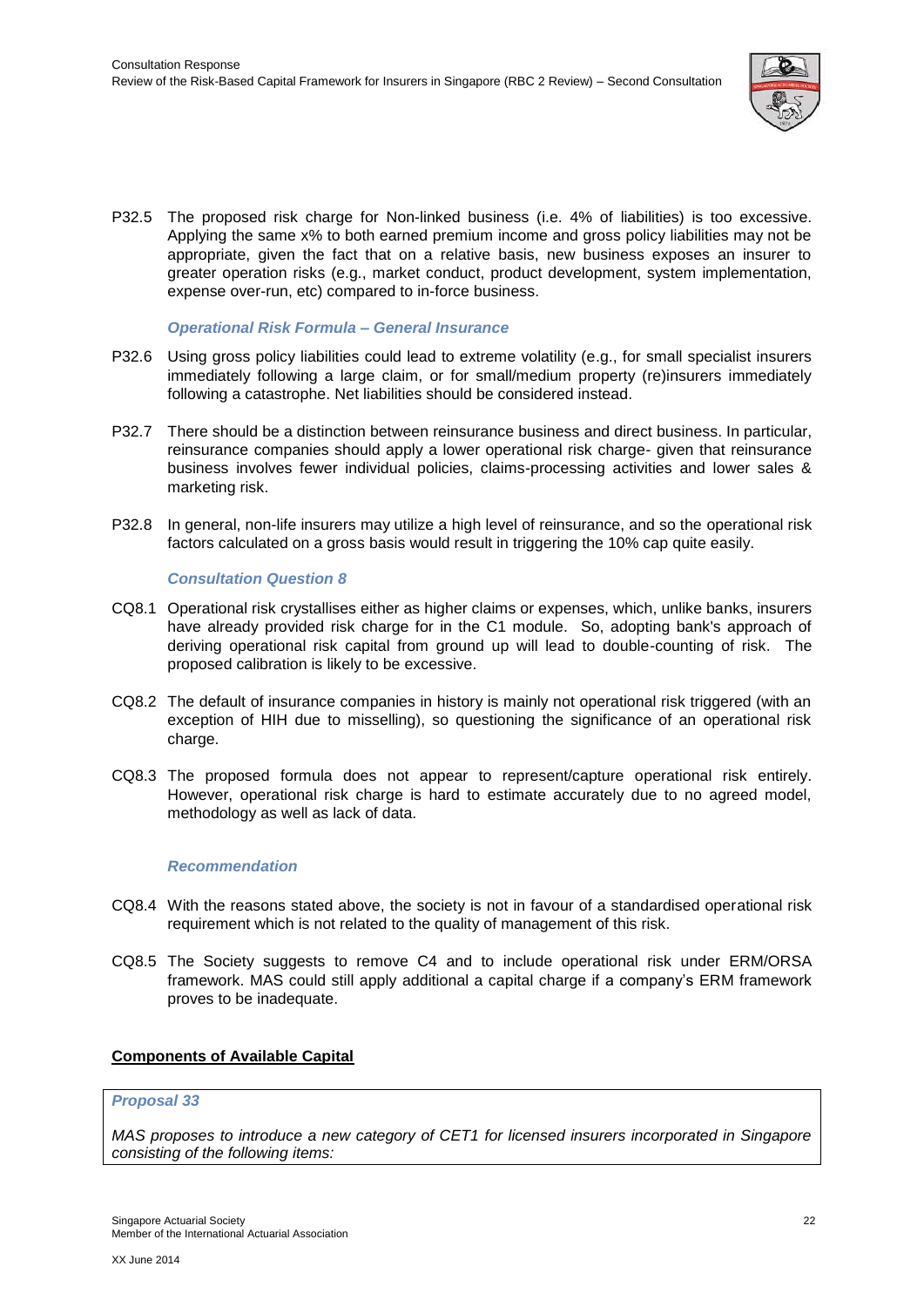

*(i) Surplus of insurance funds (excluding Participating Fund);* 

*(ii) Surplus account of the Participating Fund;* 

*(iii) Surplus of overseas branch operations;* 

*(iv) Paid-up capital; and* 

*(v) Retained earnings (currently known as unappropriated profit or loss).* 

*less the aggregate of reinsurance adjustments of all insurance funds and any financial resource adjustment*

P33.1 For some insurers, retained earnings include surplus in insurance fund. The current RBC wordings should be retained to remove double counting.

#### *Proposal 34*

*MAS proposes the following changes:* 

*a) Rename Approved Tier 1 capital as Additional Tier 1 (AT1) capital;* 

*b) Irredeemable and Non-Cumulative Preference Shares, currently a standalone item under Tier 1 resource, will be subsumed under AT1 capital, provided they meet the criteria for AT1 capital instruments set out in Section 3 of Annex C;* 

*c) Rename Qualifying Tier 2 capital as Tier 2 capital;*

*d) Irredeemable and Cumulative Preference Shares, currently a standalone item under Tier 2 Resource, will be subsumed under Tier 2 capital, provided they meet the criteria for Tier 2 capital instruments set out in Section 4 of Annex C.*

# P34.1 No comments.

# <span id="page-27-0"></span>*Proposal 35*

*MAS proposes to do away with the approval regime for insurers planning to issue AT1 and Tier 2 capital instruments which meet the criteria set out in Sections 3 and 4 of Annex C. If the capital instrument contains features which may affect such criteria being met, insurers must still seek MAS' approval prior to issuance, and submit the necessary documents.* 

*Insurers intending to issue AT1 and Tier 2 capital instruments are encouraged to discuss their plans with MAS early before doing so.* 

Transitional Arrangements

*Capital instruments which have been approved by MAS prior to RBC 2 implementation date will be subject to the transitional arrangements set out in Section 5 of Annex C.*

P35.1 No comments.

# <span id="page-27-1"></span>*Proposal 36*

*MAS proposes to introduce the following floors on CET1 and Tier 1 capital:* 

*(a) CET1 capital >= 65% of the Total Risk Requirements (excluding Participating Fund) (only applicable for licensed insurers incorporated in Singapore); and* 

*(b) Tier 1 capital >= 80% of the Total Risk Requirements (excluding Participating Fund)*.

# *Consultation Question 9*

Are the proposed minimum levels of CET1 and Tier 1 capital appropriate? If not, how should they be determined?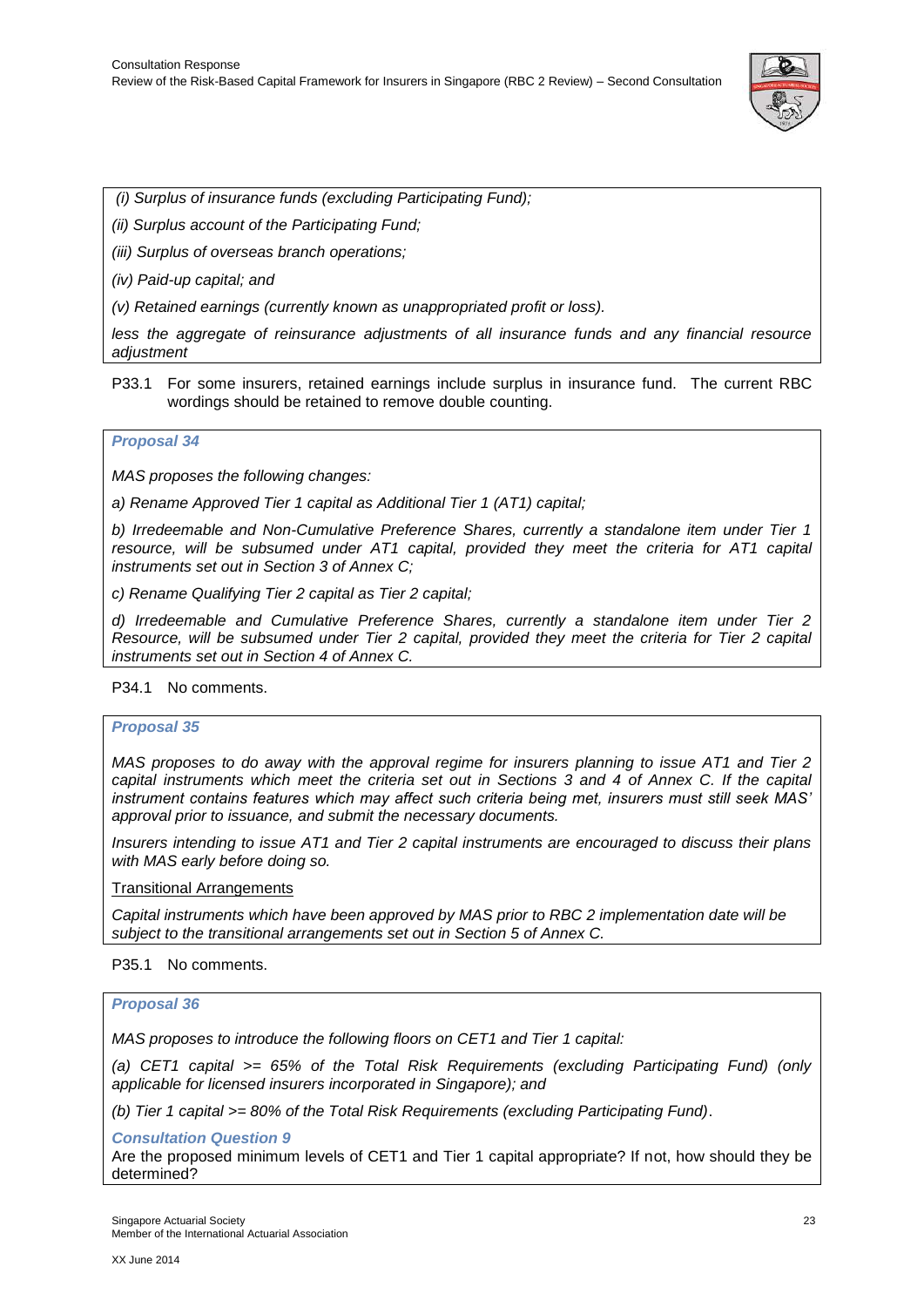

# P36.1 The Society agrees that using TRR as the basis to determine limits is a better approach compared to current treatment.

# <span id="page-28-0"></span>*Proposal 37*

*MAS proposes to incorporate a principal loss absorption ("PLA") feature for AT1* 

*capital instruments.* 

*This means that capital instruments that qualify as AT1 capital must:* 

*(a) Be converted to ordinary share capital; or* 

*(b) Be written down by the amount of breach in the CET1,* 

*upon a significant breach of CET1 capital.* 

*A significant breach of CET1 capital is defined as the level where CET1 capital drops below 70% of the Total Risk Requirements (excluding Participating Fund).* 

*Insurers will be given flexibility to increase CET1 capital by other means, for example, capital injection, instead of writing down AT1 or converting it to ordinary shares*.

*Consultation Question 10*

Are the trigger points for the proposed PLA feature appropriate? If not, how should the trigger points be determined?

*Consultation Question 11*

Do you agree that it is useful to require AT1 and Tier 2 capital instruments for insurers to contain the PONV feature to ensure their loss absorbency at the point of non-viability? Please give reasons for your answer.

P37.1 No comments.

CQ10.1 No comments.

CQ11.1 No comments.

# <span id="page-28-1"></span>**Treatment of Negative Reserves**

# <span id="page-28-2"></span>*Proposal 38*

*MAS proposes to allow a part of the negative reserves to be recognised as a form of positive regulatory adjustment under Financial Resources. The amount of negative reserves to be recognised will be:* 

*x% of the total amount of negative reserves computed after applying all the applicable RBC 2 insurance shocks* 

*where x= 50%, except for investment-linked fund, where x=25%. The lower factor is applied for investment-linked policies in view that the lapse experience tends to be more volatile due to the investment element of such products.*

- P38.1 Given that negative reserve is computed after applying all insurance shocks, the basis is already overly prudent. Therefore 100% allowance should be granted. We also noted that the other jurisdictions have not applied insurance shocks to the negative reserves.
- P38.2 Lowering recognition for ILP due to lapse risk is not appropriate because the admissibility of negative reserve admissible is already after C1 shocks.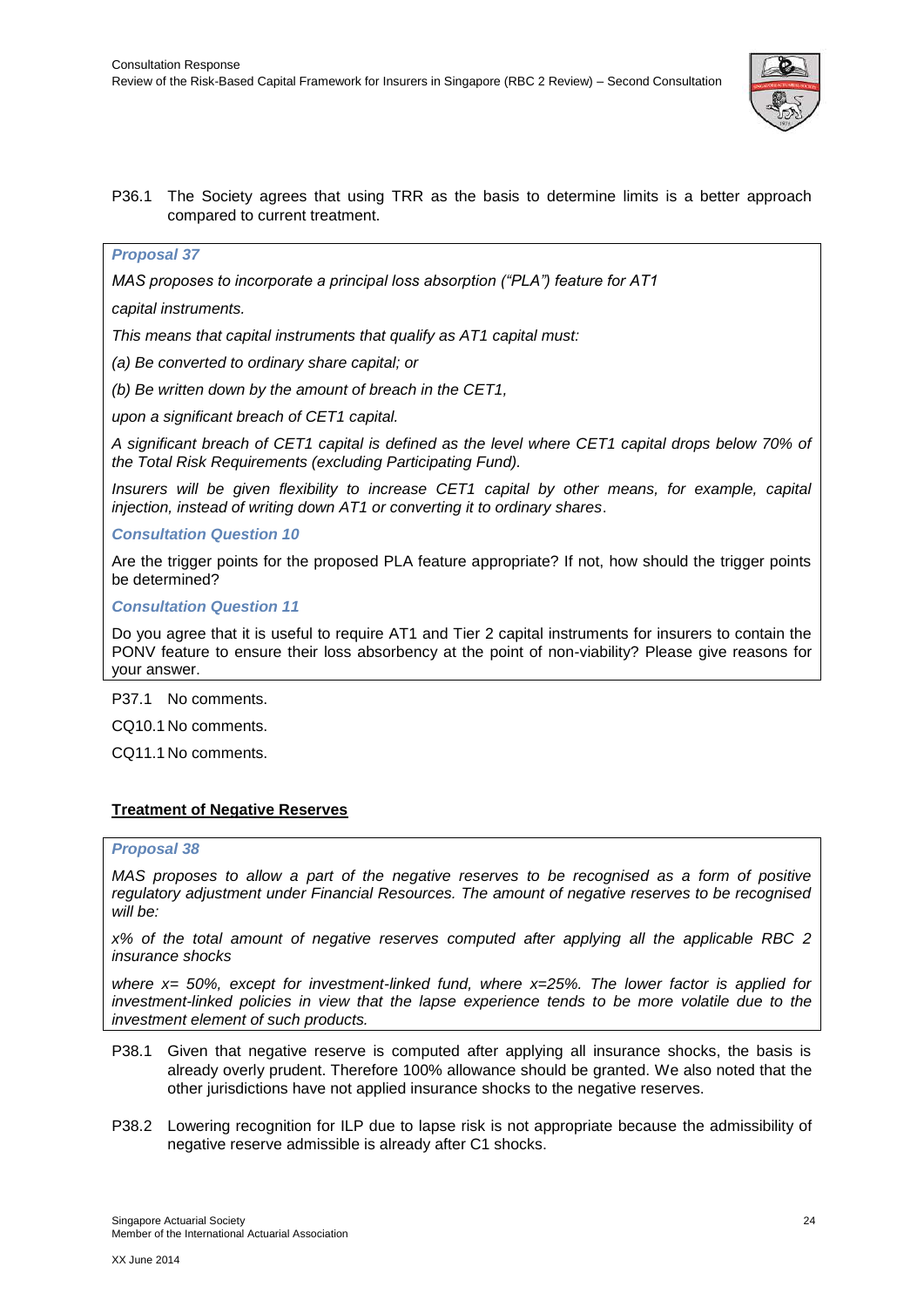

P38.3 There is an inconsistency issue in current valuation of ILP. The discount rate and asset growth rate should generally agree. However, market practice is such that unit growth rate is usually set to best estimate but discount rate is using risk free. In contrast, there is no such inconsistency in valuation of par business – Minimum Condition Liability is based on guaranteed benefits and risk free rate, where Gross Premium Valuation is based on best estimate asset growth and discount rate. Once the anomaly in ILP is corrected, the negative reserve from ILP should be much lower across the industry, and the same credit can be given to all product class.

# <span id="page-29-0"></span>*Proposal 39*

*MAS proposes to give insurers the same partial recognition for negative reserves at the insurance fund level.*

# *Consultation Question 12*

*MAS is open to the reviewing the limits, subject to the necessary safeguards being put in place. What additional safeguards or prudential filters can be introduced to ensure that the amount of negative reserves to be recognised for solvency purposes remain appropriate and prudent?*

P39.1 The Society agrees that recognition for negative reserves at both company and fund level is appropriate.

# <span id="page-29-1"></span>**Treatment of Aggregate of Allowances for Provision for Non Guaranteed Benefits**

In general, the asset shocks and modules are quite consistent with Solvency II. However, one key element that separates them is in the valuation of liabilities. Solvency II allows the ability to reflect bonus or crediting rate adjustments while RBC 2 does not allow for this directly when the risk charges are determined. It is only allowed as a separate FR adjustment and is capped at 50%. This will cause a higher capital base and create more strain because insurers will normally target a CAR much higher than 100%. Furthermore, this may not correctly reflect the risk profile of the product when a prescribed asset shock within C2 is performed. This may ruin the viability of products like Participating and UL where the loss absorption capability is key.

Given the significant increase in the risk requirement, the Society proposes that the financial resources for non-guaranteed benefits should be up to 100% recognition rather than 50% after taking into account the insurer's bonus philosophy. The Society would like to reiterate that loss absorption capability is a key feature of Participating products. A cap in the FR recognition, coupled with a significant higher calibration, will affect the viability of Par products.

# *Consultation Question 13*

*Do you have any suggestions on the safeguards or conditions that can be put in place to mitigate the risks set out above and demonstrate effective risk transfer, so as to allow recognition of the reinsurance arrangement?*

- CQ13.1 Internal reinsurance no longer gives credit, which could change the structure of the reinsurance program for branches.
- CQ13.2 Internal reinsurance rather than giving no credit altogether, possibly a reduced credit or preferably assess the head office as a counterparty with a lower credit rating.
- CQ13.3 The Society also suggests the assessment of the policy liability and / or capital to be on both gross and net of the external reinsurance.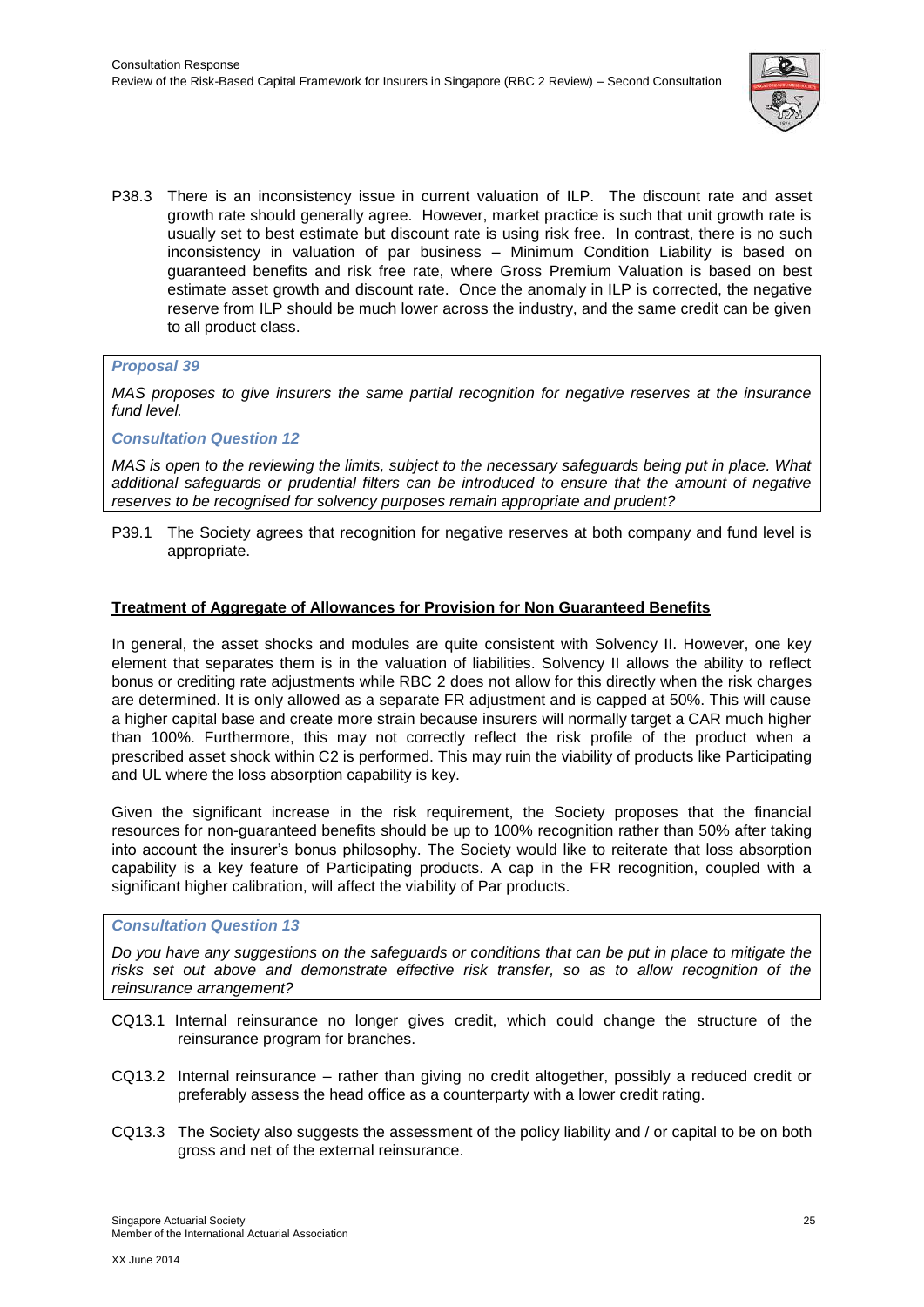

# <span id="page-30-0"></span>**Treatment of OIF for Reinsurers**

# <span id="page-30-1"></span>*Proposal 40*

*MAS proposes to continue to exempt the OIF of foreign-incorporated licensed reinsurers (i.e. reinsurance branches) from the solvency requirements.*

# <span id="page-30-2"></span>*Proposal 41*

*MAS proposes to continue to subject the OIF business of foreign-owned locally incorporated reinsurers to the current simplified solvency requirement (i.e. remain status quo).*

#### <span id="page-30-3"></span>*Proposal 42*

*MAS proposes that the OIF of locally-owned locally incorporated reinsurer be subject to full RBC 2 requirements. Appropriate transitional arrangements will be provided for affected reinsurers.*

P42.1 Just as reinsurance adjustments are independent of registration status, the same principle should apply across Proposals 40-42.

# <span id="page-30-4"></span>**Quantitative Impact Study**

# *Consultation Question 14*

*Please highlight any implementation issues experienced in conducting the detailed QIS specifications.*

CQ14.1 Not applicable.

# <span id="page-30-5"></span>**Proposed Timeline and Transitional Provisions**

# <span id="page-30-6"></span>*Proposal 43*

*MAS expects to finalise the calibration factors and features of the RBC 2 framework by 2014 and formally implement the RBC 2 requirements from 1 Jan 2017, subject to further consultation with the industry.* 

*There will be a later implementation date (to be advised) for the general insurance catastrophe charge and the revised C1 risk requirements for the general business.*

*Consultation Question 15*

*Do you expect difficulty in meeting the expected implementation timeline? Please elaborate.*

*Consultation Question 16*

*Which are the proposals that will require a longer transitional arrangement, and why?*

# *Consultation Question 15*

CQ15.1 The time and effort needed to undertake research and analysis arising from this round of consultation/QIS should not be under-estimated. A more realistic timeline would be for QIS2 to commence in Q2 2015. MAS should share its findings from QIS some time in Q4 2014 and have additional discussion with the industry (including the Society) in preparation for QIS2.

# *Consultation Question 16*

CQ16.1 The change in discount rate method may require a longer transition period if the interest rate environment at 1/1/2017 is at similar level as of today.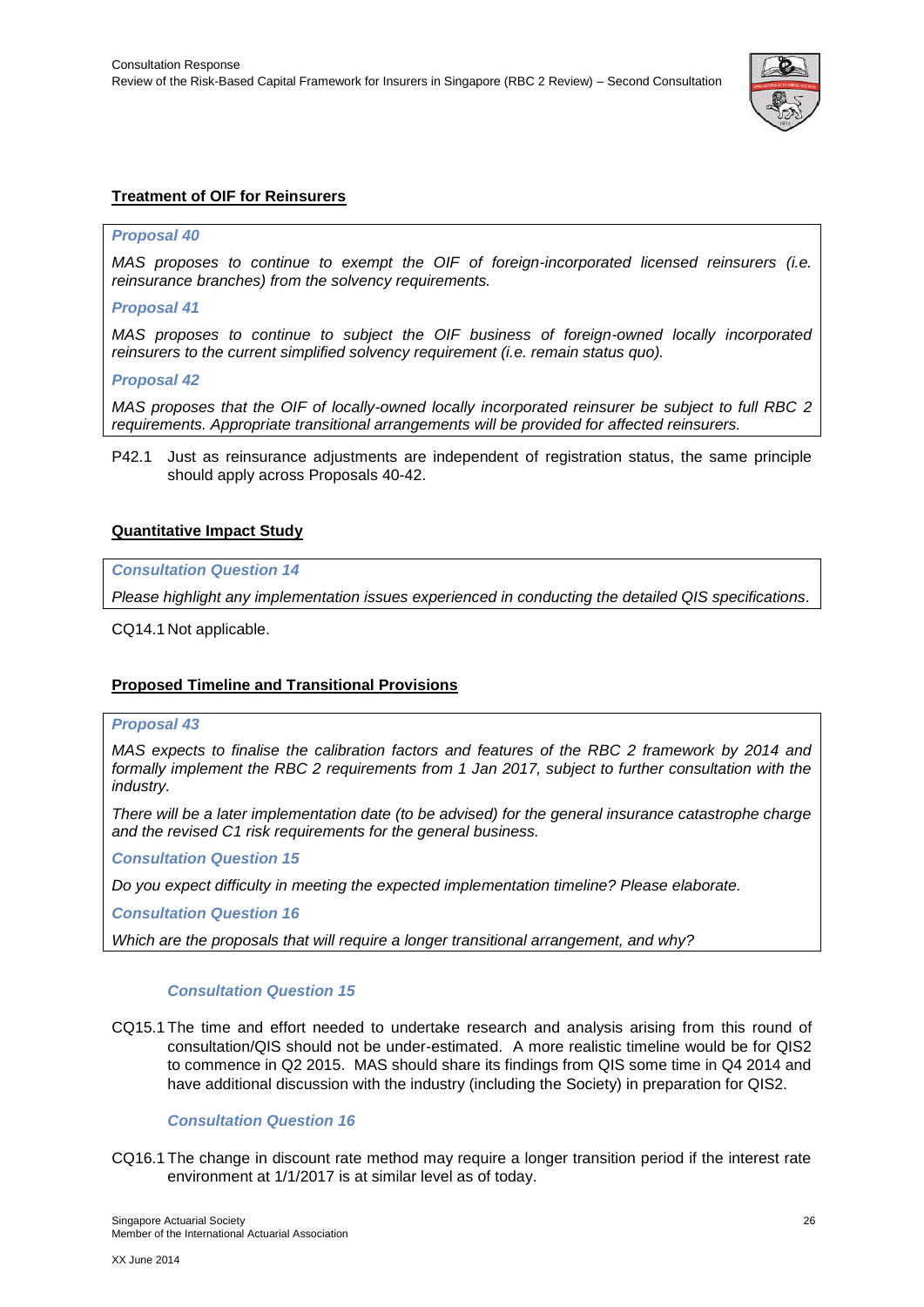

# <span id="page-31-0"></span>Section 4 Matching Adjustment and Valuation Interest

# <span id="page-31-1"></span>EXECUTIVE SUMMARY ON SECTION 4

- 4.1 In March 2014, the Monetary Authority of Singapore ("MAS") published its second consultation paper on the review of existing Risk Based Capital framework ("RBC 2 review") seeking feedback on its proposal for changes to the valuation discount rate. Key proposed changes include:
	- $\triangleright$  Gradual transition to market yields for the basic valuation discount rate at 30 years and using a flat yield beyond 30 years. In particular, the MAS proposes to remove the existing the LTRFDR mechanism;
	- $\triangleright$  Inclusion of matching adjustment as a positive adjustment to the valuation discount rate subject to certain criteria. The impact of including the matching adjustment will be available on balance sheet.
- 4.2 SAS has formed a working party to prepare Actuarial Profession's feedback on the above mentioned proposals. This report sets out observations and recommendations of this working party and proposes to discuss these with the MAS in more detail. The primary focus of this report is commenting on the matching adjustment and we propose to work with the MAS and industry groups on the issues related to basic valuation discount rate.

Key observations and recommendations from our work include:

- $\triangleright$  In its current form, the matching adjustment does not recognize the underlying illiquid nature of all insurance liabilities. We therefore propose that the MAS consider allowing for partial recognition of illiquidity for all types of liabilities through approaches such as the volatility adjustment ("VA"). In order to avoid any cherry-picking by insurers, we propose certain safeguards be put in place. Key proposals are:
	- $\circ$  A volatility adjustment is allowed for all insurance liabilities and is set by the MAS using an industry reference portfolio. The decision to apply the VA will lie with the insurance company.
	- o Calculation of VA will be based on a high quality asset portfolio and typical proportion of assets in that portfolio (termed in this report as the reference portfolio).
	- $\circ$  Impact of VA will be an on balance sheet item and will be subject to a bidirectional credit spread stress (an increase and decrease in credit spreads) to avoid any cherry picking by insurers
	- o Once VA is chosen to applied, it will have to always be applied.
- $\triangleright$  In addition to VA, it is recognized that insurers are able to use different combination of assets to construct portfolios that are at least as good, if not better, match to the liquidity characteristics of the liabilities than the industry reference portfolio. In that case, insurers will receive matching adjustment as per the existing MAS proposal subject to certain changes in criteria as suggested in this report. Where matching adjustment is applied for a particular product/ product group, VA will not be available.
- $\triangleright$  We believe certain criteria for the matching adjustment application are too stringent in the Singapore market context and propose that the MAS consider revisiting these criteria. In particular,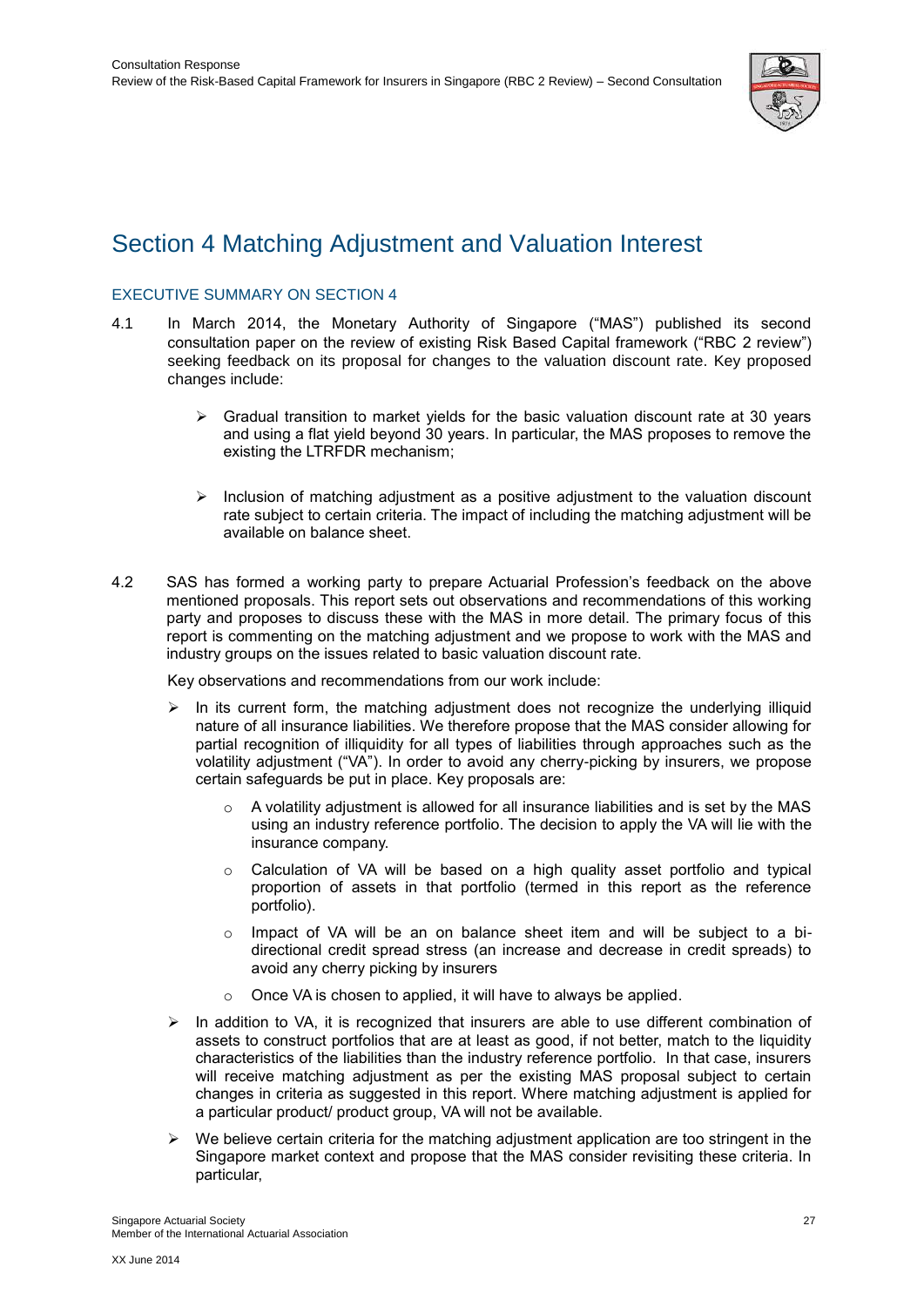

- $\circ$  We would like to highlight the shortage of long term assets in Singapore market and the feasibility of 'cashflow shortfall' criterion. The MAS should consider how the supply of the long term assets can be replenished over the next few years in light of increasing volume of long term liabilities. In addition, the MAS should consider allow including assets other than government and corporate bonds to address the shortage of long term assets.
- $\circ$  Further clarification should be provided on the requirement to separately manage the assets and liabilities and whether it puts any legal requirements to manage separate insurance funds. Our interpretation is only an earmarking of assets is required, but the MAS should provide further clarifications in this area.
- 4.3 We propose to work with the MAS and industry groups to further discuss and work on these proposals.

# <span id="page-32-0"></span>INTRODUCTION

- 4.4 The MAS has proposed the introduction of matching adjustment ("MA") for life insurance liabilities subject to meeting some criteria. MA will be added to the risk free discount rate for the calculation of life insurance liabilities. The proposed criteria are as follows:
	- $\triangleright$  Only SGD and USD denominated government bonds and corporate bonds, and cash are eligible
	- $\triangleright$  The eligible assets should have only fixed cash-flows (in terms of timing and currency) and no issuer options (such as call or put options). To ensure the ongoing eligibility of the bond portfolio supporting the MA, bonds with credit rating from BBB- to BBB+ will be limited to 30% of the total eligible assets
	- $\triangleright$  Eligible assets are to be explicitly identified and managed separately from the other assets in the Insurance fund
	- $\triangleright$  Products with immaterial insurance risk will be eligible for MA. Immateriality will be evaluated based on tests which measure the change in the best estimate liabilities after applying specified insurance shocks on mortality, lapse, disability, dread disease and other insured events. In order for the product to be eligible for the MA, the resulting total increase in best estimate liabilities from the shocks must not be more than 20%
	- $\triangleright$  The cash flows from the eligible assets identified above are required to adequately match the liability cash flows (best estimate liabilities, net of reinsurance and including the regulatory PAD) in each future year of projection. A maximum cash flow shortfall of 15% in aggregate is allowed
- 4.5 In this paper, we set out views on the underlying principle of illiquidity in insurance business, reasonableness of applying MA and appropriateness of criteria mentioned above.

# <span id="page-32-1"></span>DEFINITION OF ILLIQUIDITY

- 4.6 Illiquidity in the insurance industry can be considered in different perspectives and we are of the view that the matching adjustment proposal should consider these. In particular:
	- $\triangleright$  Insurance liabilities are generally illiquid except for products where lapses and surrenders are expected to be high. In other words, this is related to the predictability of liability cashflows and whether they are known in advance with sufficient certainty.
	- $\triangleright$  Investment strategy adopted by insurance companies is generally a mixture of buying illiquid and liquid assets. This represents the fact that although for some products where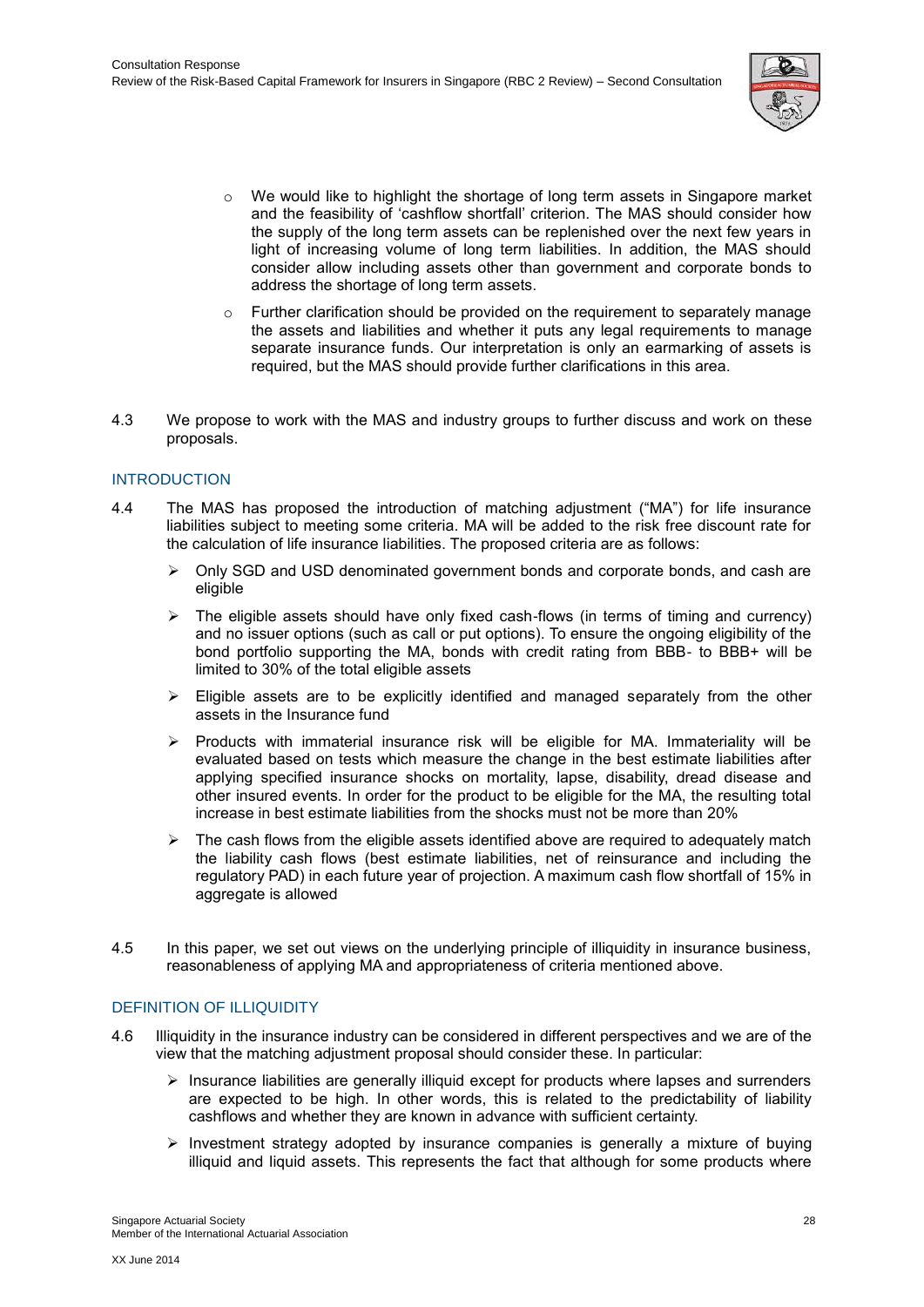

assets cashflows do not closely match the liability cashflows, these assets are not traded frequently and are typically held to maturity.

Therefore, illiquidity should be considered from the perspective of both assets and liabilities.

- 4.7 Considering the above perspectives on illiquidity in respect of the MAS proposals, we note that the proposals do not take into account the fact that assets will typically be held to maturity or not traded frequently. As a result, we believe there should be some partial recognition of illiquidity in respect of all insurance products. This partial recognition should be available to all insurers.
- 4.8 Insurers who are able to demonstrate that a better asset liability matching can be achieved should be able to receive the matching adjustment.

# **1. Recommendation 1**

**2.** Consider partial recognition of illiquidity in the insurance business available to all insurers. In addition to this partial recognition, matching adjustment will be available to insurers who are able to demonstrate better asset and liability matching.

# <span id="page-33-0"></span>VOLATILITY ADJUSTMENT

- 4.9 Recent legislation on Solvency II includes an allowance for the partial recognition of illiquidity in the form of volatility adjustment ("VA"). VA was also designed to reduce the volatility in balance sheet by increasing the discount rate for liability to reflect that insurance companies typically hold a certain proportion of illiquid assets.
- 4.10 We propose a similar allowance for the illiquidity in the RBC 2 proposals. Key proposed characteristics of VA include:
	- $\triangleright$  VA will be applicable to all insurance liabilities and will be available to all insurance companies
	- $\triangleright$  VA calculation will be based on a reference portfolio which represents a typical portfolio held by insurance companies
	- VA calculation will be based on an average spread for the assets included in the reference portfolio
	- $\triangleright$  There will not be any need for ring-fencing or separate management of assets and liabilities
	- $\triangleright$  Impact of VA will be an on balance sheet item and will be subject to a symmetric bidirectional credit spread stress (an increase and decrease in credit spreads) to avoid any cherry picking by insurers
	- $\triangleright$  Application of VA will be a default adjustment. If an insurance company chooses not to apply VA, it will not be apply VA in later periods unless it can justify to the MAS due to any change in its investment strategy.
- 4.11 The reason for proposing a bi-directional shock is to ensure that insurers who do not hold a significant proportion of illiquid assets would not cherry-pick the use of VA even when it is not reasonable to use VA from economic perspective.
- 4.12 Allowance for VA will help the insurers in managing the volatility on the balance sheet.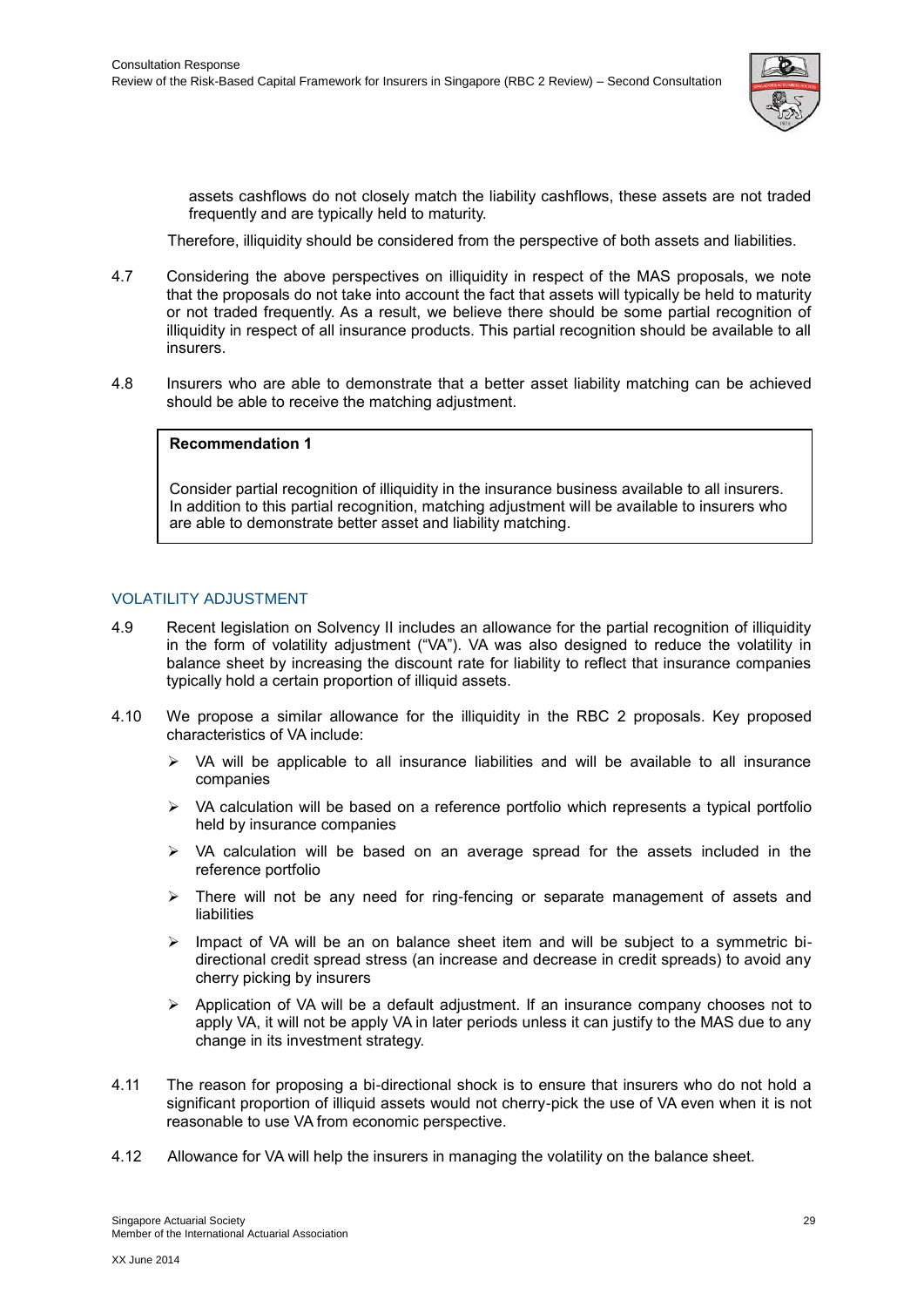

# **3. Recommendation 2**

Allow a volatility adjustment in the calculation of liabilities for all types of insurance products. The level of VA will be derived based on a reference portfolio and average spreads determined by the MAS.

<span id="page-34-0"></span>We propose to work with the MAS to further refine the calculation and application of volatility adjustment.

# MATCHING ADJUSTMENT

- 4.13 We welcome the introduction of matching adjustment. We have considered proposed threshold criteria in detail and have set our views below.
	- **Availability of eligible assets and cashflow matching:** According to the ADB, the total outstanding SGD dominated corporate bonds in Singapore market stand at S\$116b as of Dec 2013, of which only about 10% is above 10 years (i.e. about S\$10b). This amount is no sufficient to meet the cash flow needs of the industry (based on our rough estimate). In fact, more than 50% of the corporate bonds are less than or equal to 5 years. We should also take into consideration that insurers are not the only investors of those bonds. Therefore, we expect significant challenges in meeting the cashflow matching criterion in the current market conditions.
	- **Insurance risk criterion (20% threshold):** Our initial finding shows that generally shorter term liabilities are able to satisfy the 20% criteria.

Long term products such as whole life product are not expected to meet the criteria, but it will depend on the outstanding duration of the policies and certain older tranches of these portfolios may actually meet the criteria. Depending on the outcome of the QIS1, we propose to work with the MAS to refine this criterion.

- **Fixed cashflow at the asset level:** The current MAS proposals mention that the asset cashflows should be fixed at the asset level. In our view, since the insurance companies typically manage the insurance funds at the portfolio level, we recommend fixed nature of the asset cashflows should be tested at the product portfolio level.
- **Use of derivatives:** Flexibility should be given to improve asset liability matching (i.e. assets replacement for better hedging, assets replacement from different counterparties over credit risk concern). The allowance of vanilla derivatives such interest rate forwards or interest rate swaptions should help insurers in meeting the MA criteria effectively. Cross currency swap should be allowed into the portfolio for broaden the universe of eligible assets. The allowance of derivatives will be closely linked with the calculation of C2 risk charge or derivatives and we propose to work with the MAS in this area.
- **Separate management of assets and liabilities:** The MAS should clarify the operational aspects of the requirement for the separate management of assets and liabilities. In particular, the MAS should clarify to what extent the earmarking of assets need to be carried out.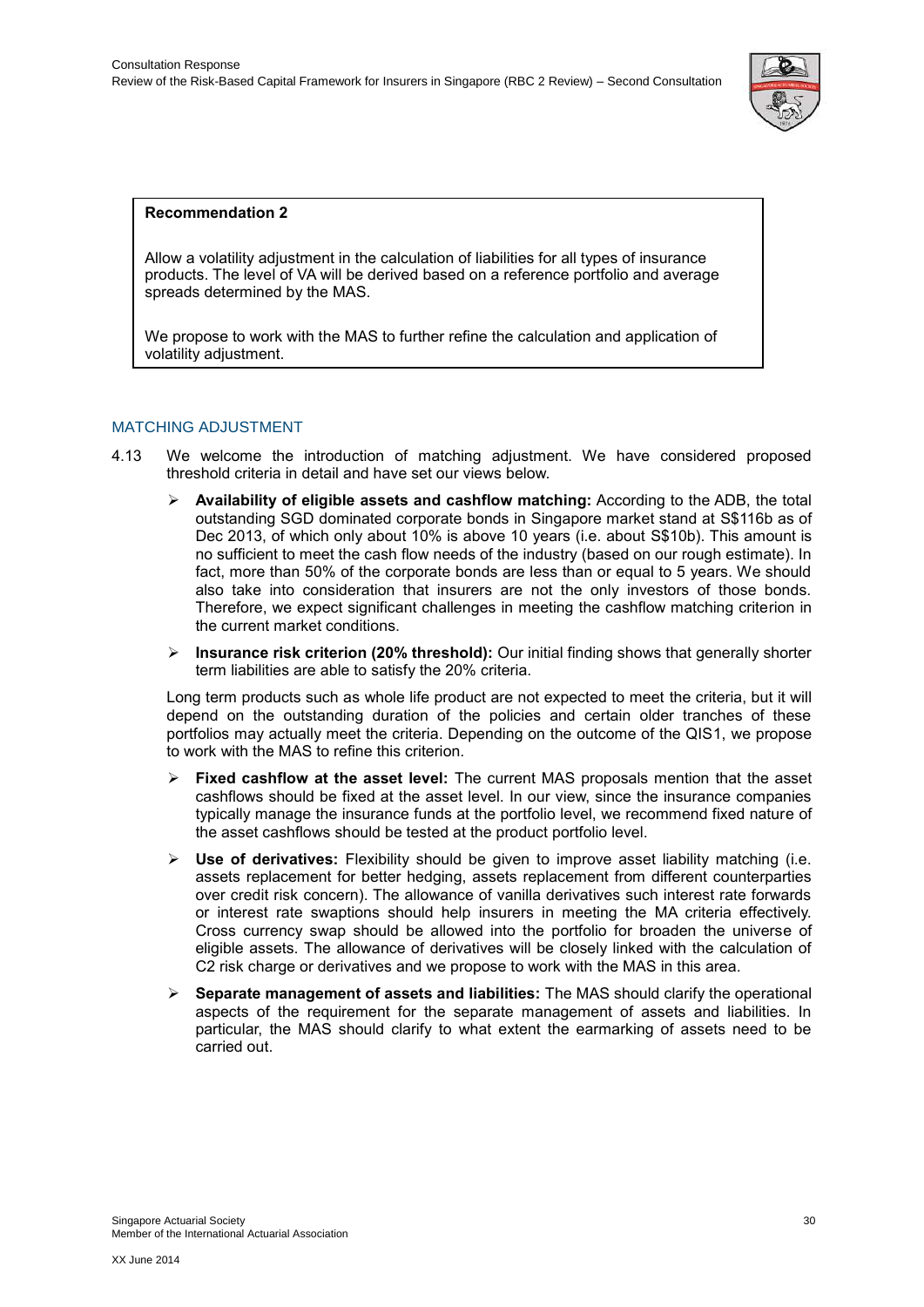

# **4. Recommendation 3**

**5.** Work with the MAS to further test the MA criteria and refine these.

**6.** In particular, we recommend that the application of the matching adjustment should be principle based. We propose that the MAS define the range in which the criteria should be satisfied. The MAS may want to further refer to the existing Fair Value Hedge framework for a principle based application.

# <span id="page-35-0"></span>VALUATION INTEREST

- 4.14 In this section, we have briefly touched upon the calculation of the risk free rates. We believe that further work needs to be carried out in these respects due to time constraint; we propose to work with the MAS to refine the calculation once the QIS results have been analysed. In particular, we would like to work with the MAS in the following areas:
	- $\triangleright$  Extrapolation of risk free rate
	- $\triangleright$  Definition of the last illiquid point
	- $\triangleright$  Use of market yields and its related impact on volatility
- 4.15 In the consultation paper, it is mentioned that given the 5 years from RBC implementation date, the market of the 30-years SGS will likely have built up. While the majority are supportive of the eventually removal of the LTRFDR, some take the view that the asset built up has to be measured against the built up of the liabilities in 5 years' time.
- 4.16 Liquidity will only improve (from current) if the increase in issuance out-pace the built of liability. In the life insurance market, there is now a growing trend towards retirement planning, with a few product offerings in the market. We would expect that this trend to continue. Noting this trend, the issuance of long dated bonds has to take a quicker pace to increase liquidity. We are of the view that gradual phasing of LTRFDR can commence after clarity of liquidity is sought.

# **Recommendation 4**

Work with the MAS to further refine the calculations of the risk free rate.

In particular, the rules around the gradual phase out of the LTRFDR can be considered once there is clarity on how liquidity will be built up.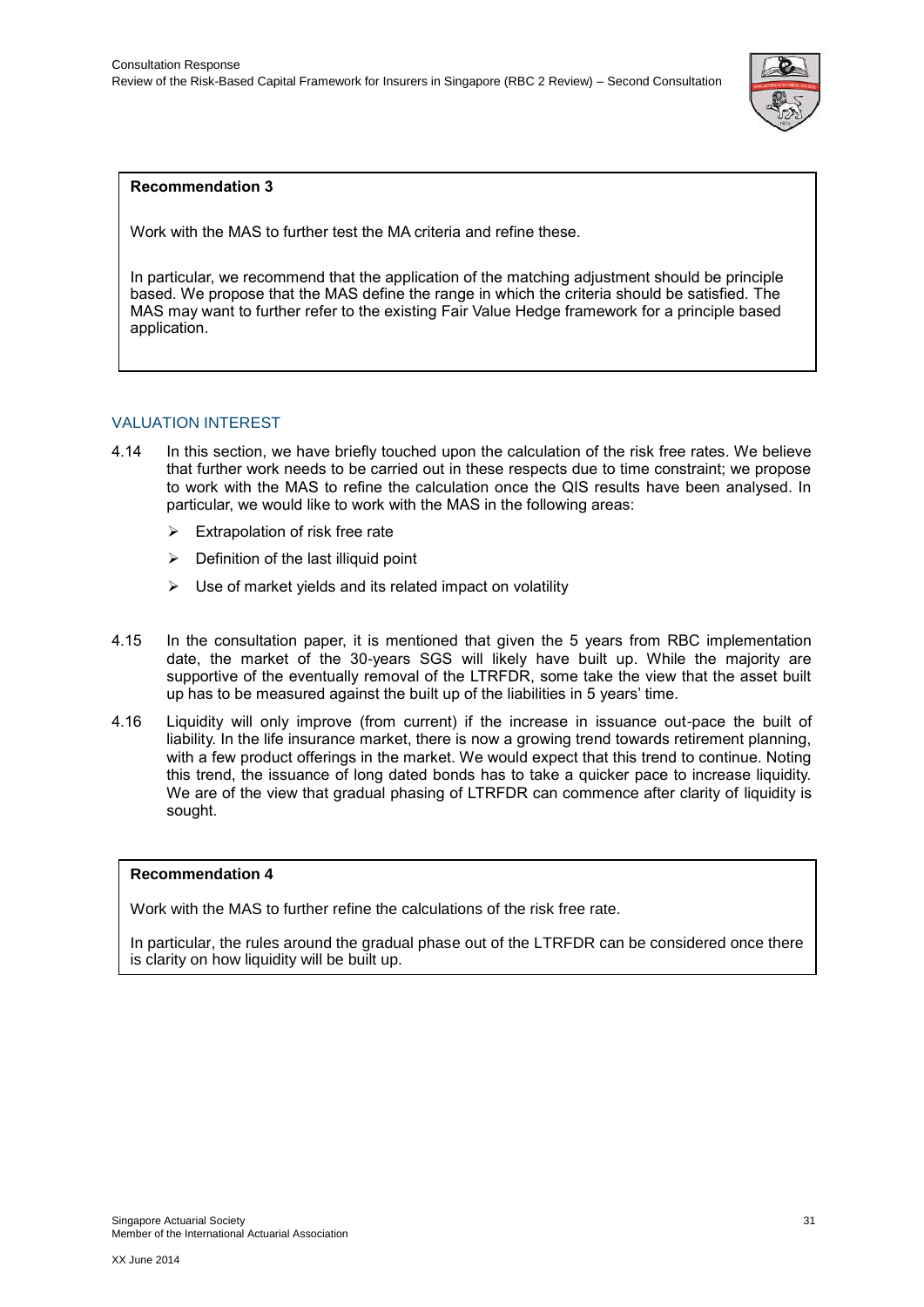

# <span id="page-36-0"></span>**Appendix 1 – Singapore Actuarial Society RBC 2 Special Taskforce Terms of Reference**

- 1. The Monetary Authority of Singapore ("MAS") issued the second Consultation Paper on 26 March 2014 entitled Review on the Risk-Based Capital Framework for Insurers in Singapore ("RBC 2 Review").
- 2. The RBC 2 Special Taskforce ("the Taskforce") was set up<sup>2</sup> at the request from the Council of the Singapore Actuarial Society ("the Society") to present comments and recommendations to the MAS on the RBC 2 Review Consultation Paper. The recommendations and actions proposed by the Taskforce shall be governed by the Council of the Society.
- 3. The comments and recommendations provided will be:
	- based on actuarially sound principles and not on subjective bases or biased opinions;
	- independent views of the Society, not representing any individual company and/or association;
	- consistent and coherent views across different core practices (e.g., life insurance, general insurance and enterprise risk management); and
	- solely reserved for the RBC 2 Review and will not necessarily be applicable to any other regime/jurisdiction outside Singapore.
- 4. All valid views from the Society's perspective (with reference to point 3 above) will be included in the responses to MAS.
- 5. The Taskforce delegates the detailed analysis work to 4 sub-groups from the Society's practice committees (Life Insurance, General Insurance, Health Insurance and Enterprise Risk Management).
- 6. The Taskforce would engage other members of the Society to contribute comments and recommendations on the RBC 2 Review through email and/or dialogue sessions.
- 7. The Taskforce would review the comments and recommendations from the sub-groups and members of the Society.
- 8. The Taskforce would partner with MAS on any further studies, actuarial research or technical analysis work relating to the RBC 2 Review as appropriate.
- 9. The Taskforce would review and respond to circulars and requests from the MAS on any further updates on matters relating to the RBC 2 Review.

 2 A similar Taskforce was set up in June 2012 to respond to the first RBC 2 Consultation Paper issued by MAS on 22 June 2012. The Taskforce has provided a report on the consolidated comments of the RBC 2 Review in August 2012. The report can be found in the following link: http://actuaries.org.sg/?q=node/4361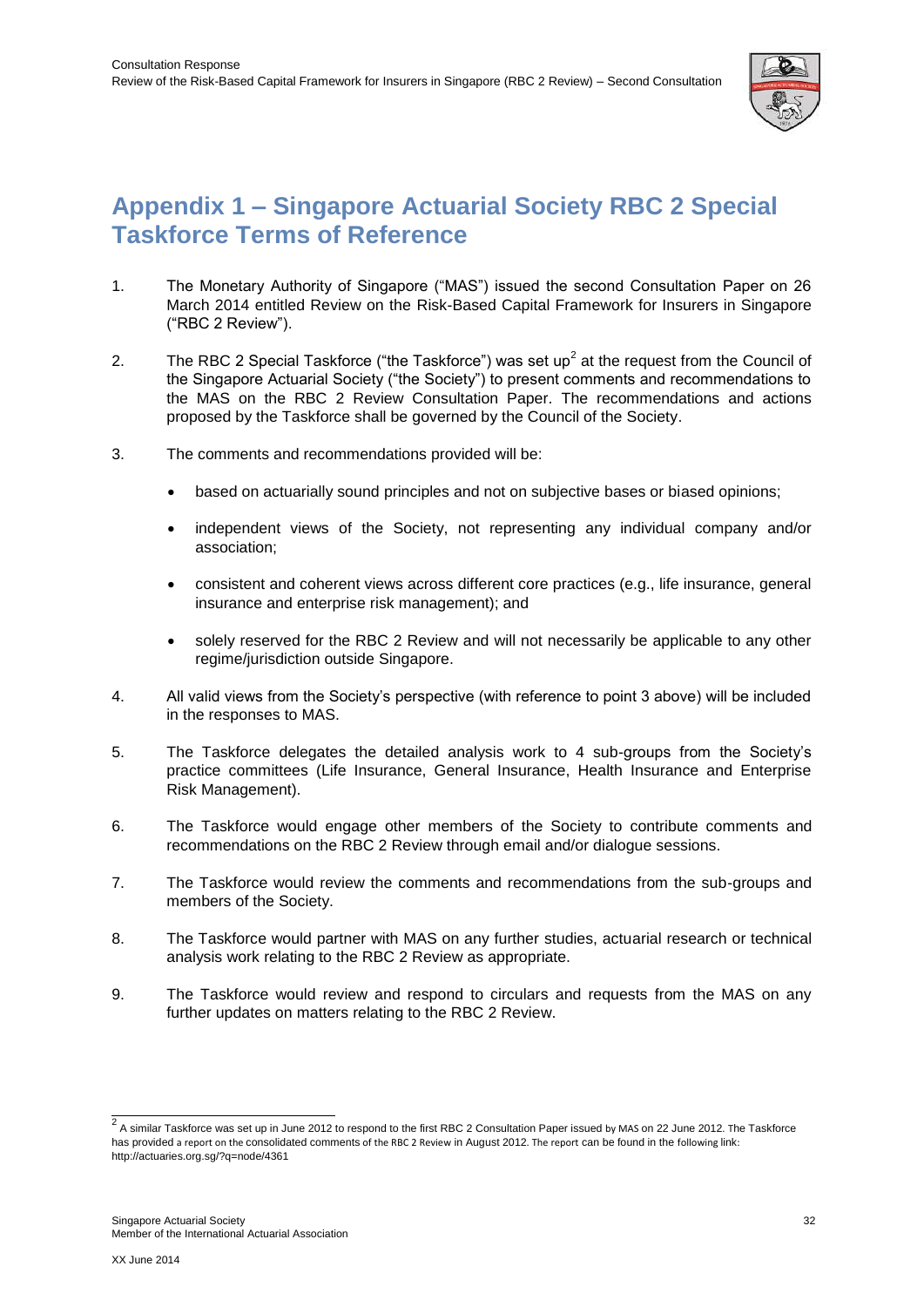

# <span id="page-37-0"></span>**Appendix 2 – Taskforce Members**

- 1. Raymond Cheung (Taskforce Chairman, Hon. Secretary and Head of ERM Committee)
- 2. Cheung Kwok Kei (Head of Life Insurance Committee)
- 3. William Liang (Representative of General Insurance Committee)
- 4. Yin Lawn (Representative of Health Insurance Committee)
- 5. Esther Huang
- 6. Joey Zhou
- 7. Matthew Maguire
- 8. Alex Lee
- 9. Darshan Singh
- 10. Jess Kang
- 11. Maple Lam
- 12. Richard Holloway
- 13. Chi Cheng Hock
- 14. Bruno Pinson
- 15. Frederic Weber
- 16. Julien Parasie
- 17. Zhu Yan

Also, a big thank you to the following:

- 1. Council Members
- 2. Members of the Life Insurance Committee, and Mr. Abhishek Kumar and Mr. Alex Lee for leading the working on "Valuation Interest and Matching Adjustment" and "Counter Cyclical Adjustment"
- 3. Members of the General Insurance Committee
- 4. Members of the Health Insurance Committee
- 5. Members of the ERM Committee
- 6. Other members of the Society who have contributed in the Consultation Response